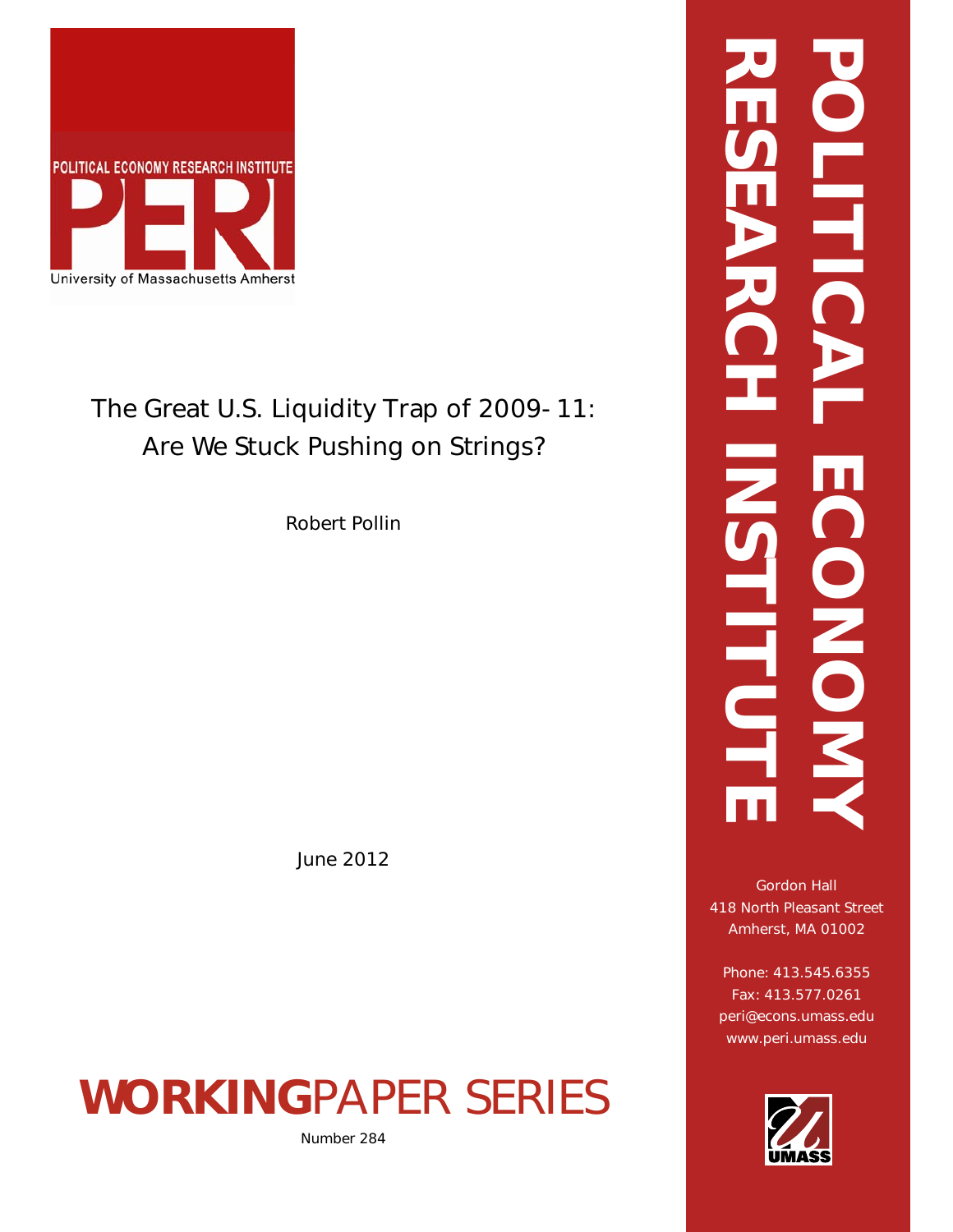#### **THE GREAT U.S. LIQUIDITY TRAP OF 2009-11: ARE WE STUCK PUSHING ON STRINGS?**

Robert Pollin1 Department of Economics and Political Economy Research Institute (PERI) University of Massachusetts-Amherst pollin@econs.umass.edu

#### REVISED DRAFT: June 2012

#### Submitted to *Review of Keynesian Economics*

#### **JEL CODES**: E44, E5, E65

 $\overline{a}$ 

**ABSTRACT:** *After the onset of the Great Recession in 2008, commercial banks in the United States began accumulating huge cash reserves in their accounts at the Federal Reserve. By the middle of 2011, reserves had reached \$1.6 trillion, more than 10 percent of U.S. GDP, an order of magnitude for commercial bank cash holdings that is without precedent. The key factor allowing banks to accumulate huge cash hoards was that the Federal Reserve had pushed the federal funds rate to near zero by the end of 2008, and held it there through 2011 and beyond. Over this same period, the non-corporate business sector obtained zero net credit. This overall pattern represents the most recent variant of reaching a "liquidity trap" and trying to "push on a string." Under such circumstances, conventional central bank open-market operations are greatly weakened as an expansionary policy tool. This paper examines the experience of the liquidity trap in the United States since the Great Recession began to consider policy approaches for escaping the trap. I provide a critical review of various proposals for escaping liquidity traps, including raising the inflation target, depreciating the currency, and targeting long-term interest rates directly. I also propose two key innovative policies, an excess reserve tax for commercial banks and a major expansion in the federal loan guarantee program for smaller businesses.* 

<sup>1</sup> I am grateful to Long Vuong for research assistance; to James Heintz for working with me to develop many of the ideas and empirical measures presented here; and to an anonymous referee for comments on an earlier draft.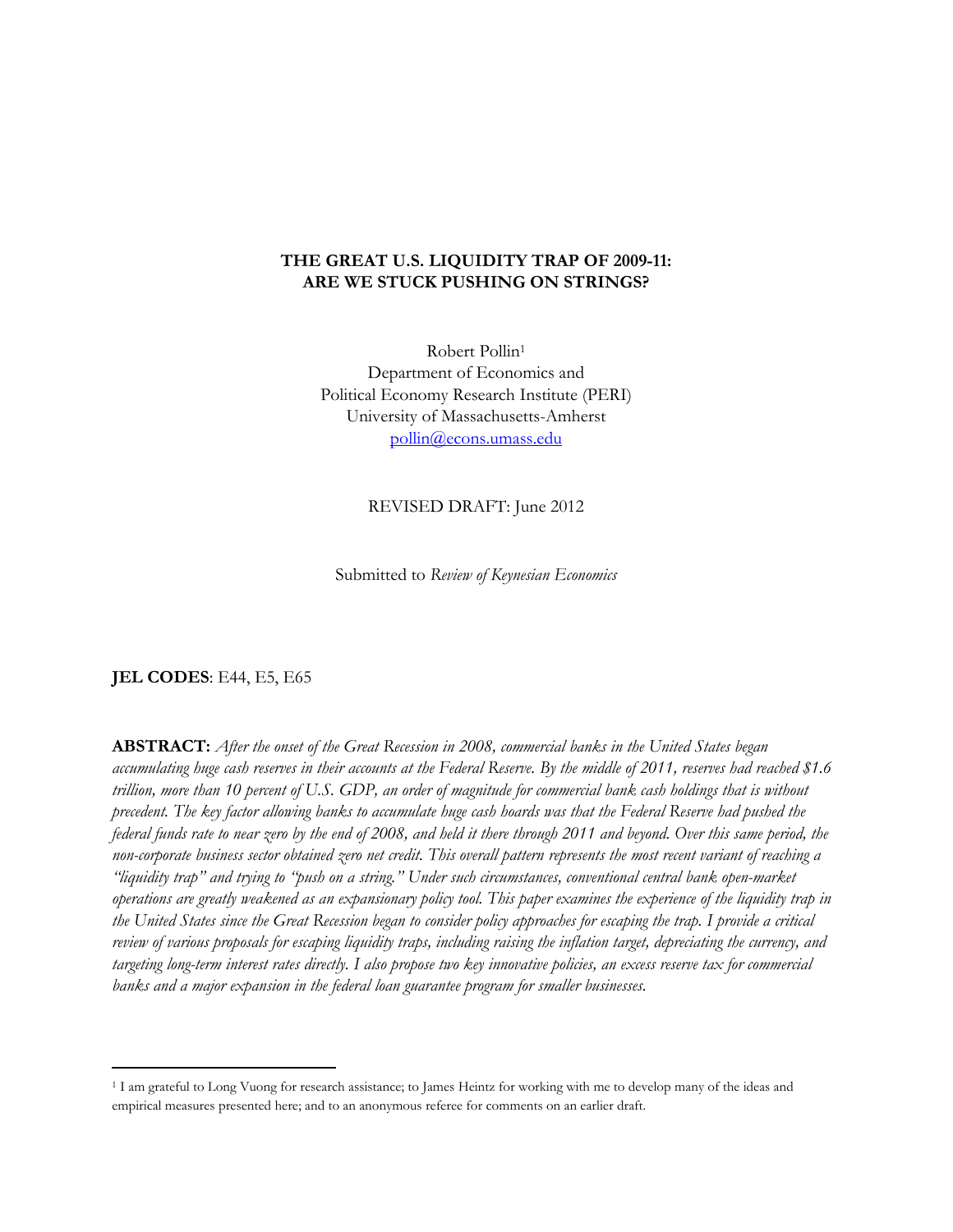#### **1. INTRODUCTION**

Since the onset of the Great Recession in 2008, commercial banks in the United States began accumulating huge cash reserves in their accounts at the Federal Reserve. Thus, in 2007, just before the onset of the Wall Street crash and ensuing recession, commercial bank reserves at the Fed totaled \$20.8 billion. By the end of 2008, that figure had ballooned to \$860 billion. By the middle of 2011, it had reached \$1.6 trillion, where it remains as of this writing (June, 2012). This is more than 10 percent of U.S. GDP, an order of magnitude for commercial bank cash holdings that is without precedent since the Federal Reserve began reporting such statistics systematically.

The banks obtained most of these funds through borrowing within the federal funds market—the market for short-term interbank loans—nearly for free, since the Federal Reserve pushed their policy target rate, the federal funds rate, close to zero in December 2008. The Fed has held the federal funds rate at close to zero since then, and Fed Chair Ben Bernanke has announced that the Fed plans to keep the federal funds rate at near-zero at least through 2014.

Over this same period that the banks built up these massive cash reserves, credit stopped flowing into the non-corporate business sector in the U.S. For these smaller businesses, total borrowing fell from \$546 billion in 2007 to negative \$346 billion in 2009—a nearly \$900 billion reversal. The non-corporate business sector overall continued to obtain zero net credit over both 2010 and 2011. This pattern is especially damaging coming out of the severe employment crisis created by the recession, since, on average, smaller businesses are relatively labor intensive, and thus typically serve as a major engine of job creation during economic recoveries.

These conditions in credit markets over the Great Recession and subsequently are hardly unique relative to previous recessions, in the U.S. and elsewhere, and the 1930s Depression itself. Indeed, this contemporary experience represents just the most recent variation on the classic problems in recessions in reaching a "liquidity trap" and trying to "push on a string." This is when banks would rather sit on cash hoards than risk making bad loans, and businesses are not willing to accept the risk of new investments, no matter how cheaply they can obtain credit. Under such circumstances, conventional central bank open-market operations—i.e. lowering the target short-term policy—is greatly weakened as a tool for pushing an economy out of a recession and toward a healthy recovery.

The liquidity trap that has prevailed since the 2008-09 recession has served as a major headwind, counteracting the effects of what, on paper, has been a strongly expansionary macro policy stance by the U.S. government in the face of the Wall Street crash and recession. The expansionary policy measures included the nearly \$800 billion, 2-year Obama stimulus program, the American Recovery and Reinvestment Act (ARRA). The ARRA was financed by an increase in the federal government's fiscal deficit that was unprecedented over the post World War II period. The fiscal deficit reached \$1.4 trillion, or 10.1 percent of U.S. GDP in 2009 and \$1.3 trillion, or 9.0 percent of GDP, in 2010. In terms of Federal Reserve Policy, in addition to the near-zero interest rate monetary policy, Chair Bernanke dramatically expanded the Fed's lending facilities during the recession to include mortgage brokers, money market funds, and insurance companies. The Fed also purchased commercial paper directly immediately after the recession. Finally, the Fed engaged in two rounds of quantitative easing, beginning in November 2008 and November 2010 respectively, which involved the Fed purchasing long-term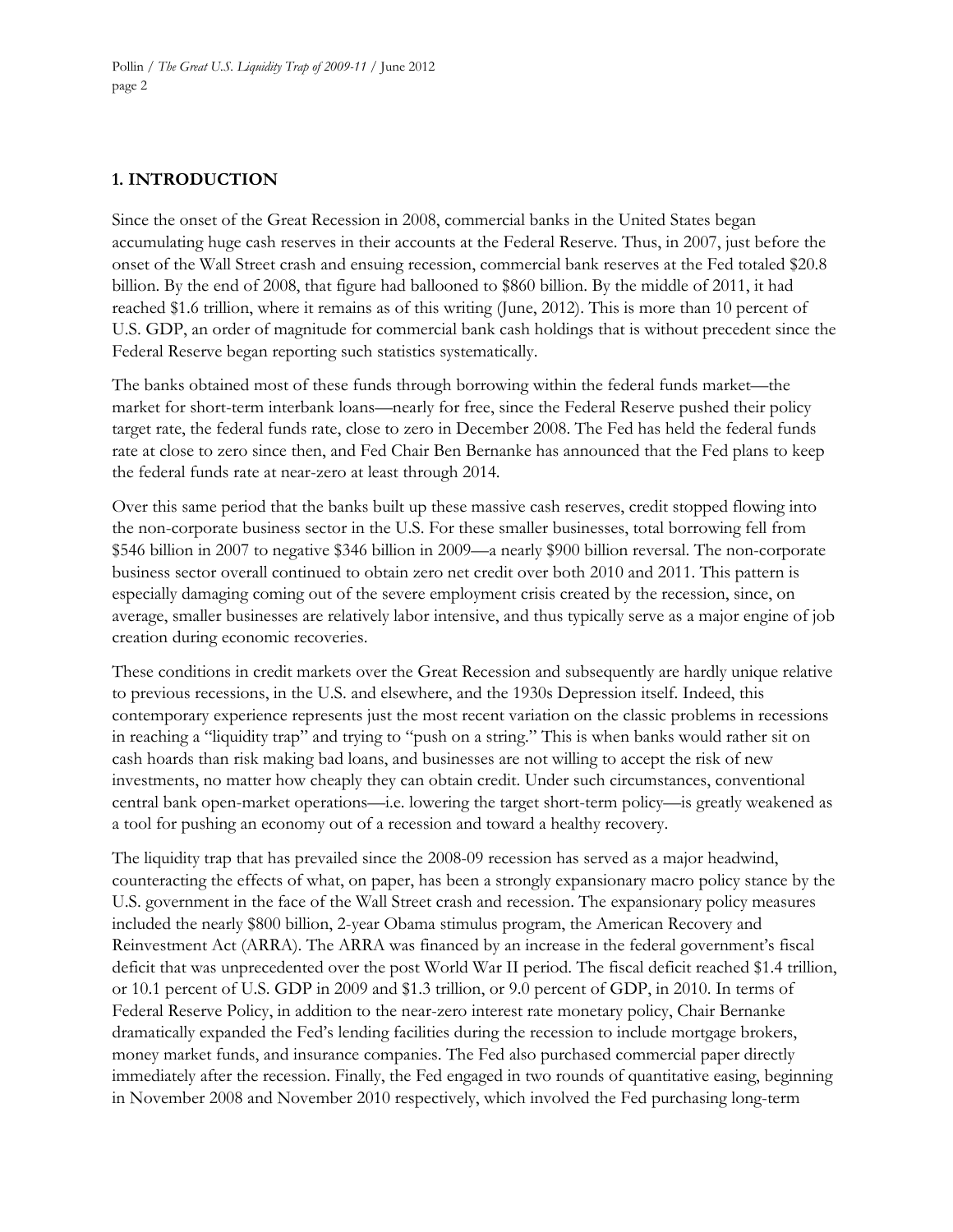Treasury bonds in an effort to directly bring down long-term lending rates. Despite all of these measures, the recovery out of recession has been weak and fitful. The threat of a double-dip recession is ongoing as of this writing.

The focus of this paper is to examine the experience of the liquidity trap in the United States since the recession and to consider policy approaches for escaping the trap. While it is of course true that pushing on a string accomplishes nothing, pulling on a string is a different matter altogether. The question then becomes: are there interventions that the Federal Reserve and other policymaking bodies can pursue that will enable the policies to pull on a string? Attempting to answer this question is the most basic aim of this paper. Though the paper does not consider fiscal policy interventions in general or the ARRA in particular in depth, the underlying premise of the discussion here is that any measures specifically designed to escape the liquidity trap will need to be combined with further expansionary fiscal policies to strengthen aggregate demand in order to produce a strong and sustainable recovery.2

This paper is structured as follows. In section 2, I review data on the nature of the contemporary U.S. liquidity trap. We know the commercial banks have been carrying unprecedented amounts of cash reserves. But how do we know whether these reserves are *excessive*, given the high levels of ongoing risk in the economy. I conclude here that at least \$1 trillion of the \$1.6 trillion in reserves can be defined as excessive. This extremely high level of excess reserves stand in sharp contrast to the collapse of credit extended to smaller businesses since the recession began, which I also review in this section.

Section 3 explores the causes of the liquidity trap. I argue that there are two basic causes: the lack of aggregate demand in the economy and the high rate at which banks have rejected loan applications by small businesses. In combination, these demand and credit-market constraints have established an overarching high level of risk—i.e. a broadly-based *risk constraint* inhibiting a recovery. By referring to a risk-constraint as the basis for the liquidity trap, my purpose is to emphasize that, for the most part, it is not that firms see no market opportunities *at all*—which would make them demand constrained only or that they are unable to obtain a loan at *any* interest rate, making them purely credit constrained. It is more likely that firms have been unable to obtain a loan on terms that were favorable enough for them to realize profit opportunities through investments, given existing market conditions.

In section 4, I evaluate a range of policy approaches that have been proposed for dealing with liquidity traps in general, and the current U.S. circumstances in particular. These proposals were mostly introduced in the literature in response to the Japanese deflation and liquidity trap of the 1990s. The two most prominent are to raise the economy's inflation rate target or to depreciate the currency. I argue that these are not likely to be effective in the current U.S. circumstances. Another set of proposals is for the Federal Reserve to intervene to directly reduce long-term interest rates that, as we will see, have not fallen commensurately with the decline in the federal funds rate. This approach is more promising in my view, insofar as they are aimed directly at lowering long-term rates on business loans, as opposed to long-term Treasury rates. However, I argue in this section that the two most promising interventions would be: 1) instituting an excess reserve tax, or its equivalent, to create a direct disincentive for banks to hoard cash; and 2) expanding the federal government's loan-guarantee program to smaller businesses, thus directly counteracting the economy's aggregate-level risk constraint. These measures are targeted

<sup>2</sup> Pollin (2010) and (2012) deal in depth with issues tied to fiscal policy and the ARRA.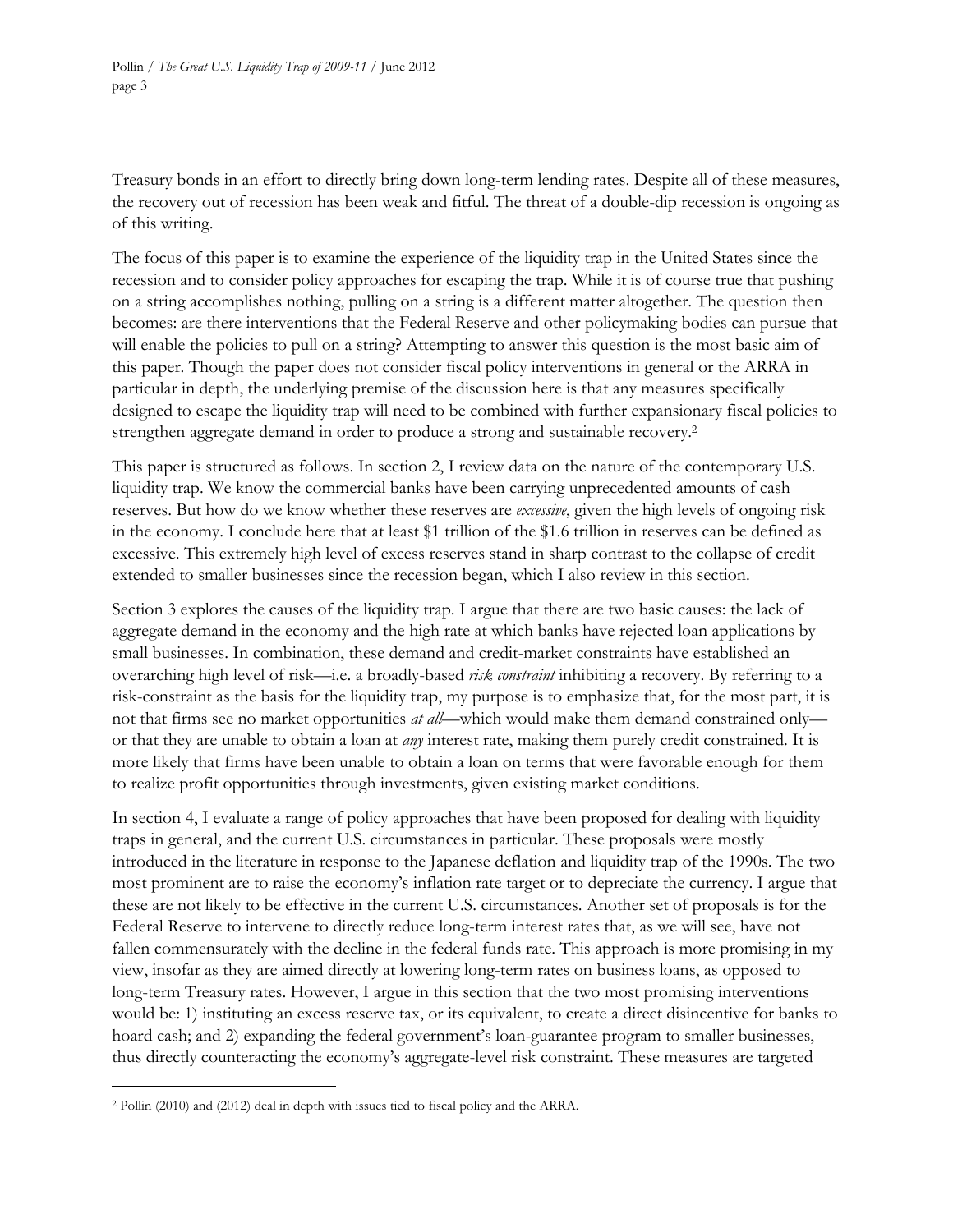precisely to influence important features of the liquidity trap, while they could also be undertaken readily and at low cost using existing federal government policy tools.

The paper concludes in section 5 with a brief review of the main findings and policy suggestions. The overarching policy finding is that, in order for the U.S. economy to move onto a sustainable growth trajectory, the federal government needs to combine another round of expansionary fiscal policies at roughly the level of the 2009-11 ARRA with equally expansionary credit market policies—that is, a set of measures explicitly aimed at escaping the liquidity trap, as opposed to having the Fed simply provide the commercial banks with unlimited cash reserves through its near-zero interest rate policy.

#### **2. EXCESS BANK RESERVES AND THE COLLAPSE OF SMALL BUSINESS LENDING**

Figure 1 shows the level of cash reserves held by U.S. commercial banks and other depository institutions—including savings banks, savings & loans, cooperative banks and credit unions--between 2001 and 2011 (the most recent data available).3 As the figure shows, between 2001 -07, commercial banks held between \$17.5 - \$20.8 billion in total cash reserves. The banks then increased their cash reserves from \$20.8 to \$860 billion between 2007 – 08, an \$840 billion increase. By the end of 2011, bank reserves had increased still further to an astronomical \$1.6 trillion, which is more than 10 percent of U.S. annual GDP for 2011.





<sup>3</sup> As a shorthand hereafter, we will use the terms "commercial banks" or just "banks" to refer to the full set of U.S. depository institutions.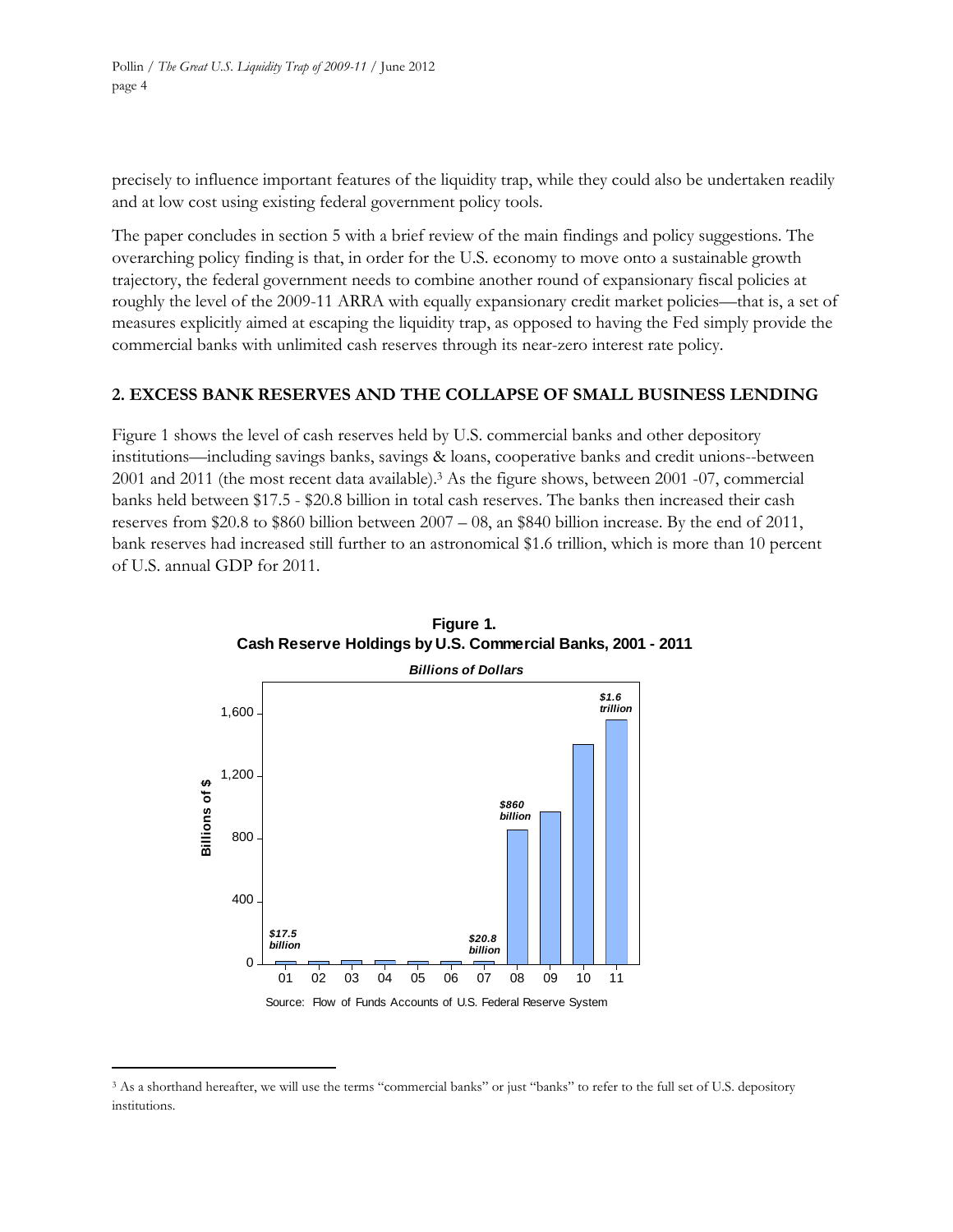Of course, banks need to maintain a reasonable supply of cash reserves as a safety margin against future economic downturns. One of the main causes of the 2008-09 crisis and other recent financial crises was that banks' cash reserves were far too low. But at what point does prudence become excessive, as a symptom of a liquidity trap? This is the question we examine here.

#### **Why are banks holding so much cash?**

 $\overline{a}$ 

The main reason the banks have built up this unprecedented cash hoard is that, since the recession began, the Federal Reserve has pursued an aggressive accommodative monetary policy, in an effort to counteract the recession and promote a strong recovery. The main tool deployed by the Fed in this regard has been to hold the federal funds rate at near zero percent since December 2008. We see in Figure 2 the movement of the federal funds rate since 2006, before the recession began. As we see, the Fed aggressively pushed this interest rate down beginning in mid-2007 as the financial market crisis began to spread. After peaking at 5.26 percent in July 2007, the Fed pushed this rate down to 0.15 percent as of January 2009. Since then, through December 2011, the federal funds rate ranged between  $0.07 - 0.22$  percent.<sup>4</sup>





<sup>4</sup> Moreover, as recently as April 2012, the Fed reaffirmed its commitment to maintain its near-zero federal funds rate policy through 2014.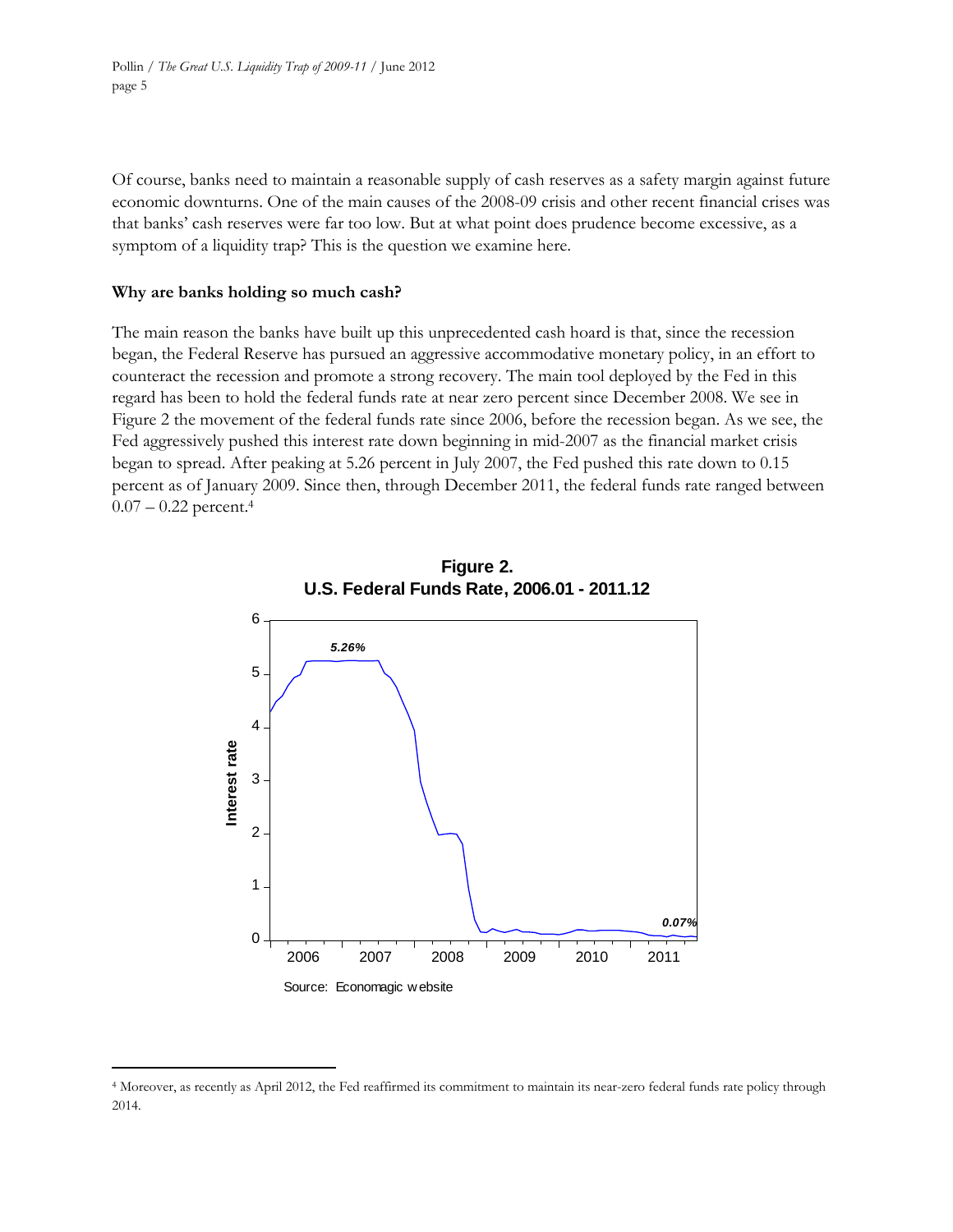In short, the commercial banks have built up this unprecedented cash hoard primarily because they have been able to obtain these funds virtually for free. Still further, since October 2008, for the first time in its history, the Federal Reserve has paid the commercial banks an interest rate of 0.25 percent for holding these reserves within the Fed's coffers (Keister and McAndrews 2009). This means that the banks are earning profits through a pattern whereby they borrow at a zero percent rate on the federal funds market, then collect a 0.25 guaranteed return by depositing these funds with the Federal Reserve. The banks also have the option of borrowing at the Federal Funds rate, then purchasing virtually risk-free U.S. Treasury debt at rates between 2 – 3 percent, depending on the maturity of the bonds.

#### **How much cash should banks hold to be safe?**

What would have been an appropriate level of cash reserve holdings for commercial banks and other depository institutions over 2008-11, after taking realistic account of the weak recovery and high level of ongoing risks in the economy, including the threat of a double-dip recession?

One way to pursue that question is to examine the level of cash reserves that these institutions have held at similar points during previous economic recovery periods, while still making some significant allowances for the severity of the most recent recession and weakness of the subsequent recovery. Following that theme, I present in Table 1 the figures for cash reserves held by U.S. commercial banks and other depository institutions in time periods approximately two years subsequent to the onset of an economic recovery out of a recession. I then measure that level of cash reserves in proportion to the banks total liabilities as well as overall U.S. GDP in each of the time periods.

#### **Table 1. U.S. commercial bank cash reserves relative to bank liabilities and GDP during six economic recovery period**

|                                        | <b>Commercial Bank Reserves</b><br>Billions \$ | Reserves as $\%$ of<br><b>Bank Liabilities</b> | Reserves as $\%$<br>of GDP |
|----------------------------------------|------------------------------------------------|------------------------------------------------|----------------------------|
| 1973: following 11/70 recession trough | 27.1                                           | $3.6\%$                                        | $1.9\%$                    |
| 1977: following 3/75 recession trough  | 26.9                                           | $2.9\%$                                        | $1.3\%$                    |
| 1985: following 11/82 recession trough | 28.6                                           | $1.4\%$                                        | $0.7\%$                    |
| 1993: following 3/91 recession trough  | 35.0                                           | $1.2\%$                                        | $0.5\%$                    |
| 2004: following 11/01 recession trough | 24.0                                           | $0.4\%$                                        | $0.2\%$                    |
| 2011: following 6/09 recession trough  | 1,595.9                                        | $15.3\%$                                       | $10.5\%$                   |

*Figures are for two years into economic recoveries*

Source: Flow of Funds Accounts of Federal Reserve System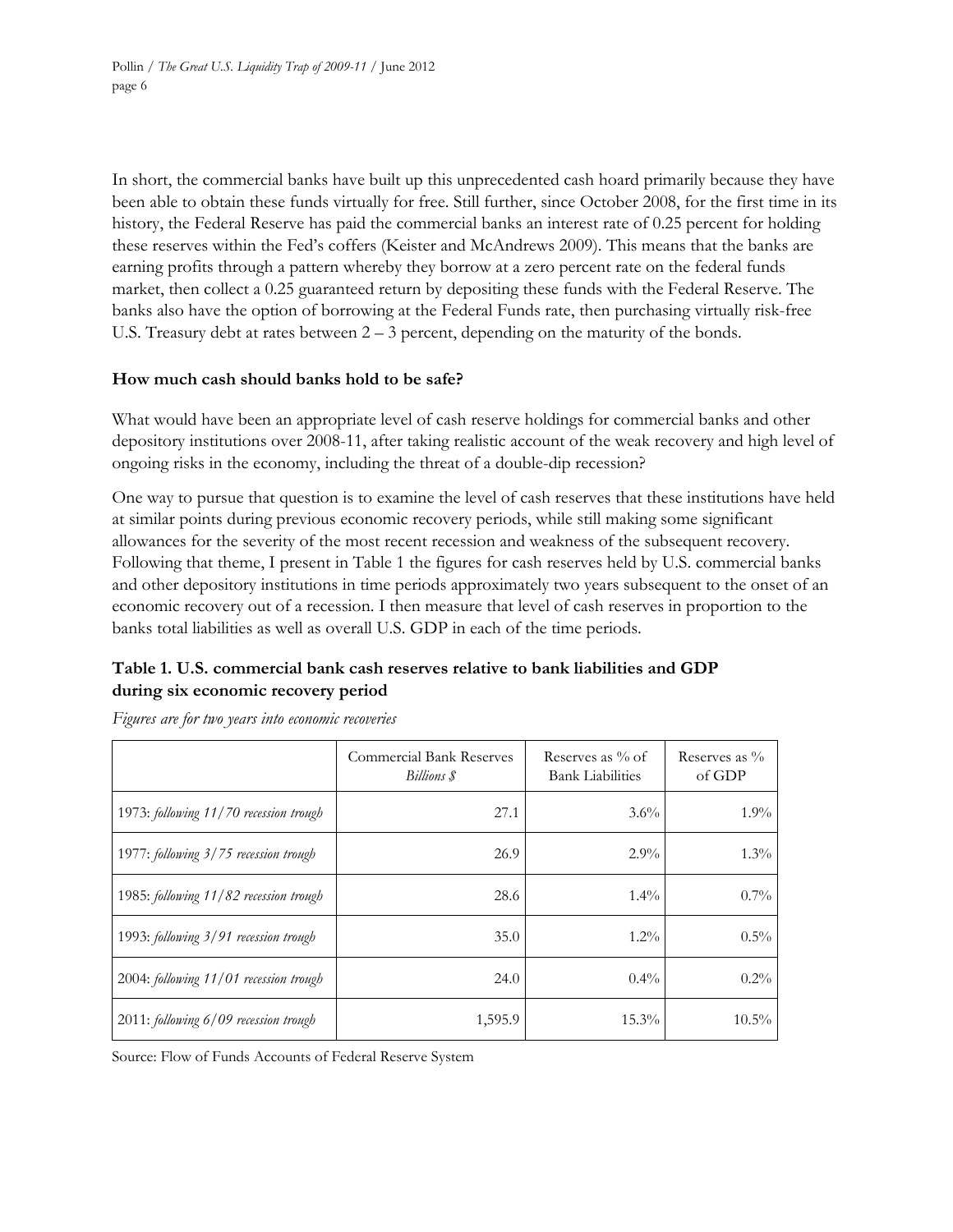As we see in the second column of the table, cash reserves (shown in current dollar figures) have ranged fairly narrowly in absolute terms from 1973 – 2004 two years into recoveries, at between \$24 and \$35 billion. However, considered as a share of both bank liabilities as well as U.S. GDP, bank cash reserves were at their peak during the recovery of 1973, at 3.6 percent of liabilities and 1.9 percent of GDP. This ratio then falls in each subsequent recovery period prior to the current one. By 2004, bank reserves were only 0.4 percent of liabilities and 0.2 percent of GDP. We then see the spike in the ratios for 2011: cash reserves were 15.3 percent of liabilities and 10.5 percent of U.S. GDP.

Given the severity of the financial crisis of 2008-09, it would be reasonable to allow that banks would hold cash reserves well in excess of any previous economic recovery period as a share of both their total liabilities as well as U.S. GDP. Thus, as a rough rule of thumb, we may want to allow that the ratio of cash reserves relative to bank liabilities or GDP should be approximately double the ratio reached during the 1973 peak, at approximately 7 percent of bank reserves or 4 percent of GDP. This would imply a level of cash reserves at between \$600 - \$700 billion.5 This is in contrast with the actual current level of \$1.6 trillion. Making this adjustment would mean the amount of excess cash reserves is between \$900 billion and \$1 trillion.

#### **Allowances for unstable mortgage market**

In addition to making allowances for commercial banks' cash reserves strictly on the basis of broad historical patterns, one could also approach the issue based on more specific metrics—i.e. with respect to the vulnerabilities that banks have faced concerning home mortgages coming out of the recession. A review of some basic evidence here can provide useful perspective.

The Federal Deposit Insurance Corporation (FDIC) provides data on mortgages held by all U.S. depository institutions, including savings and loans and credit unions in addition to commercial banks. The total is about \$2.5 trillion in total outstanding mortgages for 1-4 family residential properties. Of the total stock of outstanding residential mortgages, about 70 percent are direct mortgages to purchase homes secured by the value of the property. Another 25 percent of current mortgages are home equity loans. The remaining five percent are mortgages secured by junior liens only (i.e. liens that have a lower priority in terms of their legal claim on a property).6

What has been the level of default risk associated with these loans over the recession and recovery through 2011? According to the most recent figures from the New York Federal Reserve, the mortgage delinquency rate nationwide was 5.3 percent in 2010.37. This is the fraction of mortgages whose payments are 90 days or more past due. If we assume that *all* these delinquent mortgages will lead to a default—an implausibly high proportion of defaults relative to delinquent loans—this represents a

<sup>5</sup> Total bank liabilities for 2011 were \$10.3 trillion and U.S. was \$15.1 trillion.

<sup>6</sup> FDIC Statistics on Banking, www2.fdic.gov/SDI/SOB/. Note that total outstanding mortgage debt within the U.S. economy as of 2011.2 is \$10.4 trillion. This means that commercial banks hold approximately 24 percent of total outstanding mortgage debt. The remaining 76 percent of total mortgage debt is held by non-bank financial institutions. However, for estimating the needs of commercial banks themselves for a cash reserve safety cushion given current conditions in the mortgage market, the relevant reference point is banks own holdings of \$2.5 trillion in outstanding mortgages, not the economy-wide total of \$10.4 trillion.

<sup>7</sup> New York Federal Reserve Bank, U.S. Credit Conditions, Mortgages, http://data.newyorkfed.org/creditconditionsmap/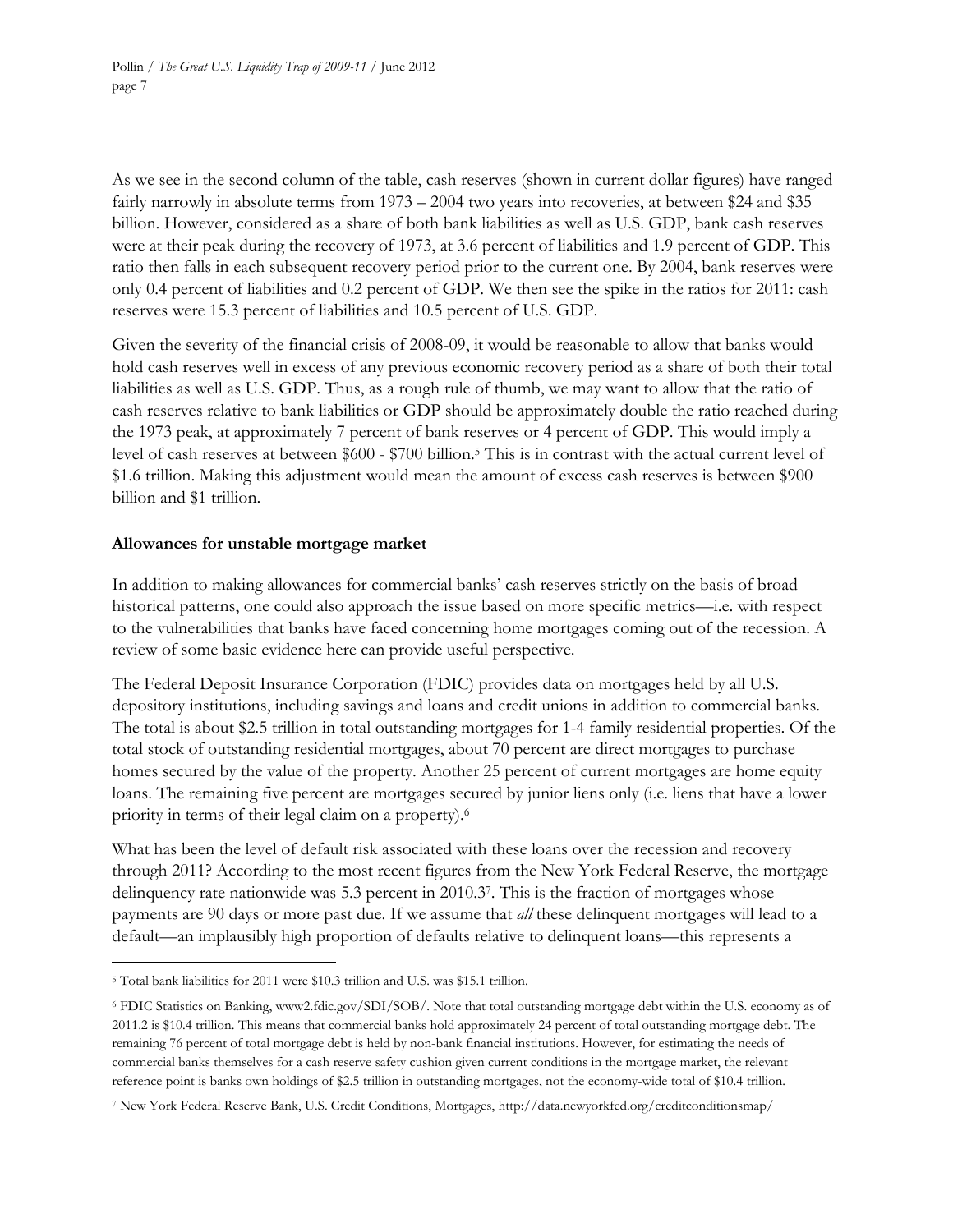potential loss of the banks and other depository institutions of \$132.5 billion in asset values.8 Assume also that *all* of the defaulted mortgages are held by commercial banks, as opposed to the other depository institutions. If we finally assume that the banks should hold cash reserves to cover *double* the amount of the potentially defaulted loans, that would suggest a total additional level of cash holdings of \$265 billion. This figure is still less than half the low-end figure of \$600 billion I reach by calibrating a safety margin relative to total bank liabilities or U.S. GDP.

Another way of assessing the banks' needs for cash reserves specifically in terms of default risk for outstanding mortgages in this regard is to consider the costs to depository institutions of having to write off residential mortgages. In the aftermath of the financial crisis, residential write offs for all depository institutions rose from \$8.0 billion in 2007 to \$27.2 billion in 2008, and peaked at \$55.3 billion in 2009. The figure then falls to \$50.1 billion for 2010.<sup>9</sup> If we assume that the commercial banks should carry cash reserves to cover write offs at the peak 2009 level of \$55 billion for five years, that would imply a total need for cash reserves for this purpose of \$275 billion. Once again, this figure is less than half the \$600 billion that we are proposing the banks retain as a cash reserve to cover heavy risks.

 To summarize, according to both the approaches I consider to derive a very high-end estimate of needs for cash reserves by commercial banks based on conditions in the home mortgage market through 2011, my conclusion is that this figure could reach close to about \$300 billion. Thus, for the banks to carry instead \$600 billion in reserves—the figure I reached by scaling the need for reserves relative to historical patterns of reserves/GDP during previous business cycle recoveries—would entail holding roughly twice as much as would be needed to heavily fortify themselves in managing their fragile balance sheets based on the patterns for mortgage delinquencies and foreclosures. If the banks did indeed carry \$600 billion as safety reserve, this would still imply that, through 2011, they were holding about \$1 trillion in excess reserves.10

#### **Lending and borrowing for businesses**

 $\overline{a}$ 

While the U.S. commercial banks and other depository institutions carried an unprecedented supply of cash reserves out of the recession through 2011, the level of borrowing and lending within the business sector fell dramatically over this same period. For non-corporate businesses, including most smaller firms, the level of borrowing and lending was still not close to achieving a recovery as of the end of 2011.

<sup>8</sup> Based on 2011 data from the Standard and Poor's consumer default index, the proportion of delinquent loans that ended in default was 60 percent.

<sup>9</sup> Figures on write-offs for residential mortgages come from the Federal Deposit Insurance Corporation.

<sup>10</sup> Of course, I have derived this estimate for the U.S. commercial banks' adequate level of liquidity much less formally that would be established through following the Basle III liquidity coverage requirements, the implementation for which began in June 2012 (Bank of International Settlements 2010). Nevertheless, it is clear that the \$600 billion figure I have derived informally for the banks' safety reserve at the end of 2011 is far in excess of what would be derived following Basle III. Under Basle III, the "liquidity coverage ratio" is defined as:

<sup>[(</sup>Stock of high-quality liquid assets)/(total net cash outflows over the next 30 calendar days) ≥ 100 percent]. The term "high-quality liquid assets" is of course subject to variation over the course of a business cycle; but certainly cash reserves held at the Federal Reserve—and to be specific \$600 billion worth of such cash reserves—will always qualify as such.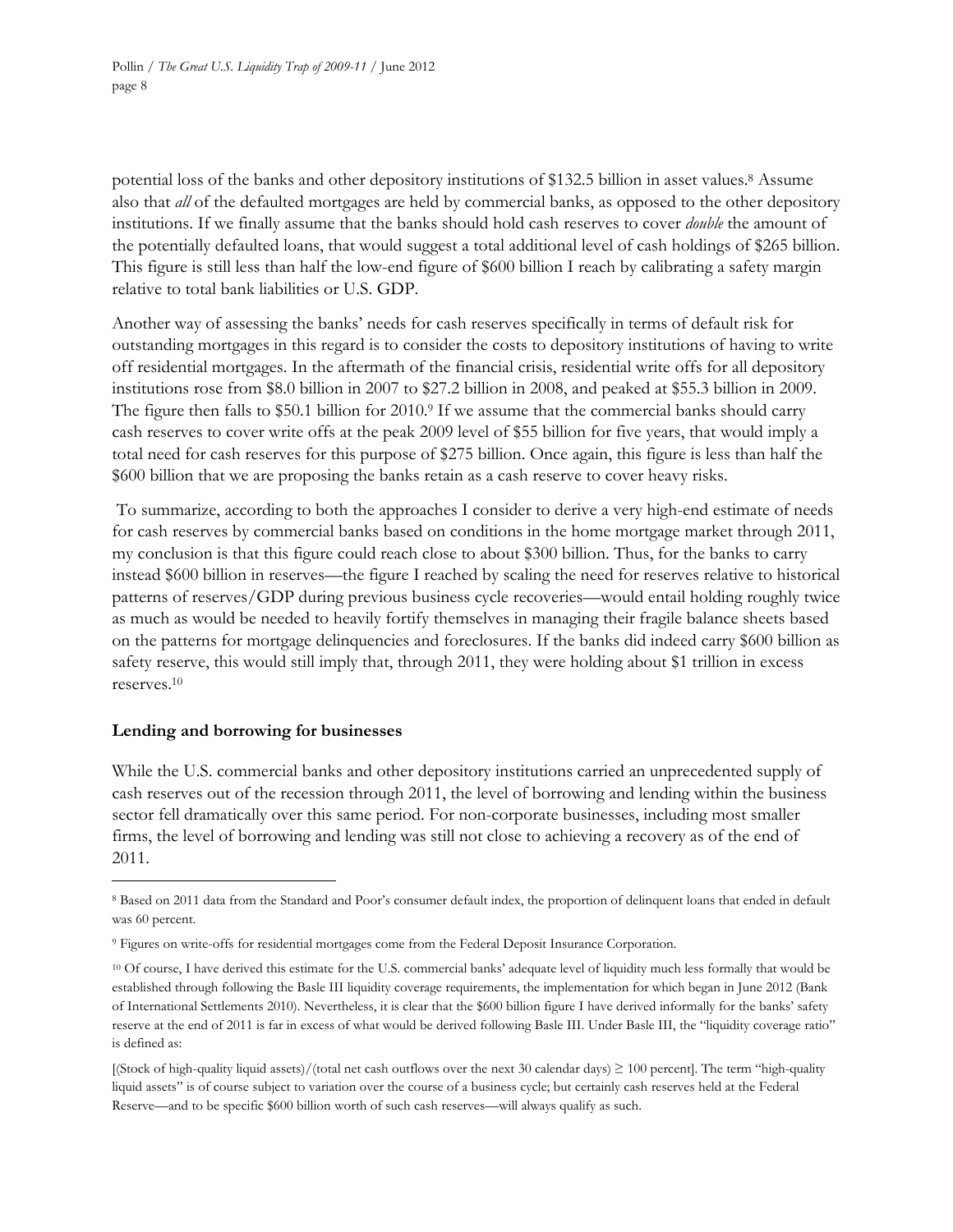We can observe these patterns in Figure 3. As the figure shows, for non-financial corporations, borrowing fell from \$871 to \$4.3 billion between 2007-09 (in real 2011 dollars). Corporate borrowing did then recover strongly in 2010-2011. However, the pattern is much more severe for non-corporate businesses. For these firms, borrowing fell from \$526 billion in 2007 to negative \$346 billion in 2009. That is, in 2009, non-corporate businesses did no net borrowing, but rather paid back \$346 billion in outstanding loans. Put another way, over 2009, smaller businesses made repayments at a level of more than 2 percent of total U.S. GDP rather than borrowing to inject new spending into the economy. Noncorporate businesses in the aggregate then continued this basic pattern through 2011, with noncorporate firms still undertaking virtually no net borrowing three years after the Wall Street crash.

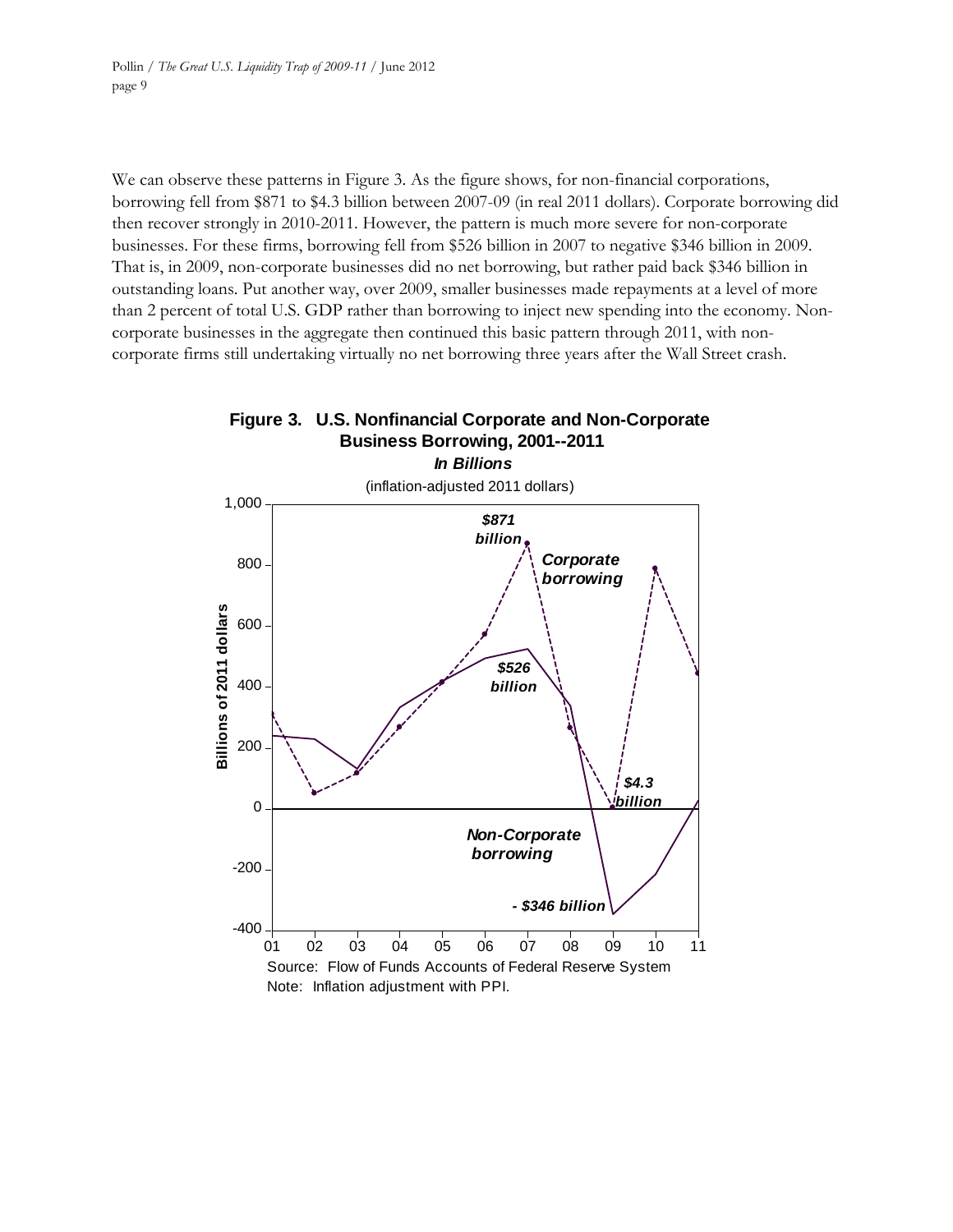#### **3. CAUSES OF THE LIQUIDITY TRAP**

 $\overline{a}$ 

Since the Japanese deflationary experience in the 1990s, there has been a growing literature seeking to explain the causes of liquidity traps as well as policies to escape them. Blinder (2000) provides a good overview on the state of mainstream research at that time, as follows:

Fundamentally, the issue is this: Does an economy with a zero nominal interest rate follow more or less the same economic laws as it does in normal times—except that one variable is stuck at zero? Or is the situation more akin to physics at zero gravity, or near absolute zero temperature, where behavior is fundamentally different, even strange? I think the conclusion we seem to be reaching…is that it may indeed be a new world…" (p. 1093).<sup>11</sup>

As is suggested in Blinder's comment, most of the mainstream literature focuses on conditions at the zero interest rate bound itself, as opposed to addressing the broader set of conditions pushing the economy to become stuck at the zero rate bound. Michl (2010) presented an alternative approach, which precisely attempts to frame the specific phenomenon of a prevailing zero interest rate with the broader conditions that pushed the financial markets into the liquidity trap. Building from Hyman Minsky's model of investment, Michl argues that three factors will be crucial in pushing an economy toward a liquidity trap: 1) low underlying ex post profitability of capital; 2) weak expectations about future profitability; and 3) uncertainty about prospective yields. But Michl's discussion of these factors with respect to most recent experience focuses on the longerterm patterns leading up to the financial crisis as opposed to the experience during the crisis itself.

My discussion here focuses instead on the experience since the 2008 financial crisis and subsequent recession. With respect to this period, the three factors cited by Michl—weak realized profits, expectations of weak profit prospects into the near future, and a high level of uncertainty surrounding any profit calculations—have all been present, pushing the economy into its liquidity trap. We can see this through considering more precisely the proximate factors behind the low realized profits and profitability expectations as well as the high levels of investor uncertainty.

The first proximate factor is the ongoing weakness of aggregate demand, creating a *demand constraint*  on recovery. This is the case because low realized profitability in the present and expected profitability into the future can be the result of firms facing either 1) high total costs of production; or 2) weak market demand for their products. Since labor costs—the most important business cost in the aggregate—did not rise after the recession, it therefore means that profitability was primarily constrained by weak market demand. The second proximate factor is the badly malfunctioning credit market itself, creating a credit constraint on recovery. As we will see, the badly functioning financial market acts as an independent factor, compounding the problem of weak market demand. In addition, as I discuss below, the demand and credit market constraints on growth interact with one another, to create an overarching *risk constraint* on recovery.

<sup>11</sup> Blinder's paper is especially useful because it summarizes the main findings of a range of contributors from a conference at the Boston Federal Reserve on exactly the subject of policy options within a liquidity trap.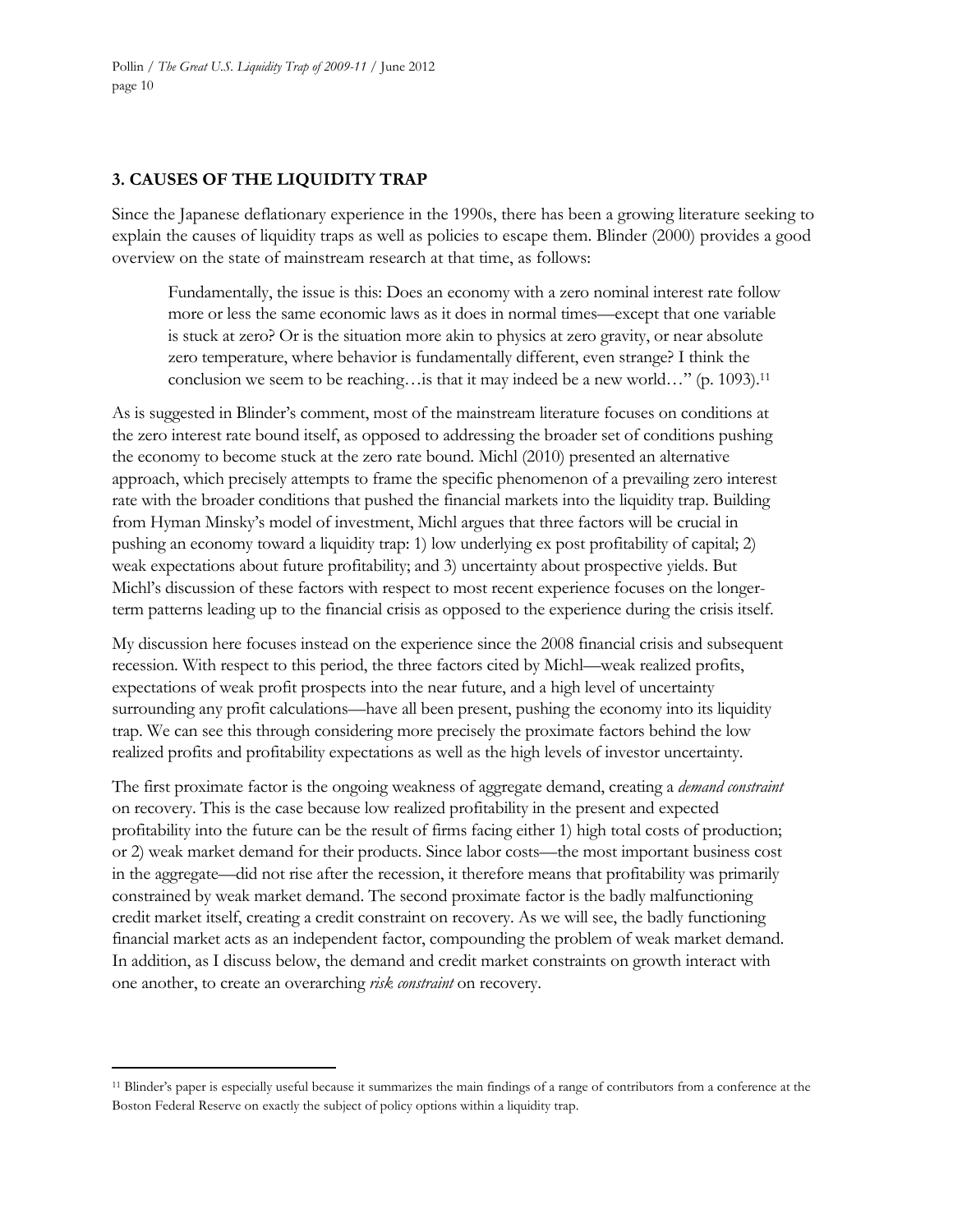#### **Demand constraints**

Businesses—both financial and non-financial entities—operate to earn a profit. If banks are choosing to hoard cash rather than channel funds for productive investments, at some level this must be because they do not see adequate profit opportunities by moving the funds into productive investments. More precisely, following Michl, they are looking at the combination of realized profits since the recession hit, the weak prospects for healthy profit opportunities into the recovery, and the level of uncertainty around any such profit opportunities, and are calculating that holding cash hoards is a better use of their funds. The single most important reason why they do not see adequate profit opportunities for new investments is that there are insufficient levels of market demand in the economy. The low level of demand is a direct consequence of three factors: 1) the combination of high unemployment and high inequality; 2) the collapse of household wealth tied to the bursting of the financial bubble in 2008; and 3) the austerity policies being imposed by state and municipal governments. We consider these factors in turn.

#### **Unemployment and Inequality**

As is well known in any Keynesian model, high unemployment feeds on itself in a vicious cycle. In addition to direct, measurable multiplier effects that make markets less buoyant, high unemployment also creates a broadly-shared sense of anxiety about the future, even among those who are employed. This further dampens household spending and weakens market demand. All of these factors have been at play over 2009 – 11, when official unemployment averaged more than 9 percent, the highest three-year average since the 1930s Depression.

Corresponding to the high unemployment well into the recovery, the long-standing pattern of rising inequality also sharply reasserted itself during the recovery, after having been briefly reversed due to the fall in financial assets died to the financial collapse. Thus, by the end of World War II, in 1946, the highest income families—the top 1 percent—obtained 13 percent of all income and the top 10 percent obtained 37 percent. By the mid-1970s, the share of the top 10 percent had fallen to 33 percent of total income. However, beginning in the early 1980s, with the election of Ronald Reagan as President, this trend toward increasing income equality reversed itself. By 2007, just as the economic crisis was emerging, the top 1 percent's share of total income had risen to 24 percent—2  $\frac{1}{2}$  times its share in 1970. The top 10 percent received 50 percent of all income, 17 percentage points more than in 1970.12 According to the most recent calculations by Saez, for 2010, the first full year after the recovery began officially in July 2009, 93 percent of the total income growth was received by the richest one percent of the population (Saez 2012).

The rising level of inequality further contributed to weakening market demand, because of differences in the consumption functions of wealthy and non-wealthy households, with the non-wealthy devote virtually all the income they receive on purchasing goods and services, while the wealthy use a disproportionate share of their high incomes for speculating on financial markets. Correspondingly, if

<sup>&</sup>lt;sup>12</sup> The patterns on inequality are surveyed well in MacEwan and Miller (2011).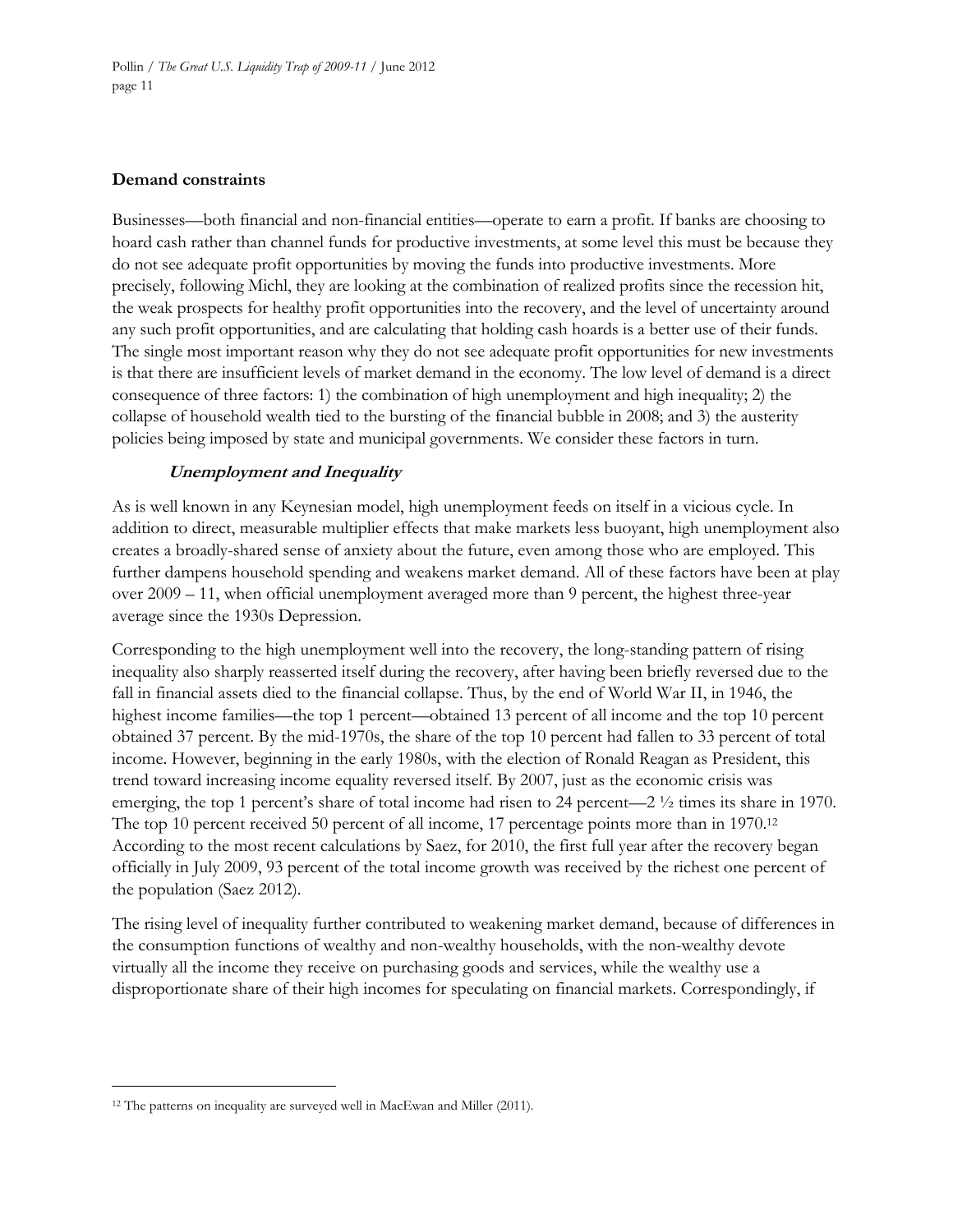the trend toward rising inequality is reversed, this in turn will help strengthen overall market demand. It will also contribute toward reducing speculative forces in financial markets.<sup>13</sup>

#### **Collapse of Household Wealth**

 $\overline{a}$ 

Figure 4 shows the movements of real household wealth in the U.S. between 2001 and 2011. As the figure makes clear, household wealth rose sharply between 2002-06, from \$51.0 to \$70.7 trillion, in step with the inflating financial bubble. But household wealth then collapsed along with the bubble—falling by \$17.6 trillion from 2006 – 08 to \$53.1 trillion, a nearly 25 percent decline in just two years. Even with household wealth having recovered by the end of 2011, the figure was still at \$58.4 trillion, 17.4 percent below the 2006 peak. Research examining the wealth effect on consumption (e.g. Maki and Columbo 2001) generally finds a wealth effect of between 3 – 5 percent in total spending relative to the change in household wealth—that is, over the recession, that households would have reduced their spending by



<sup>&</sup>lt;sup>13</sup> The most recent extensive research on this issue is Onaran and Galanis (2012). They consider the effects of changes in the wage share of national income for the United States as well as multiple countries in the Euro area. Their policy conclusion is that the U.S. economy, as well as the global economy are wage led, and that a recovery would therefore be strengthened through an increase in the wage share of national income. These findings are also consistent with related earlier studies, including Stockhammer and Stehrer (2009).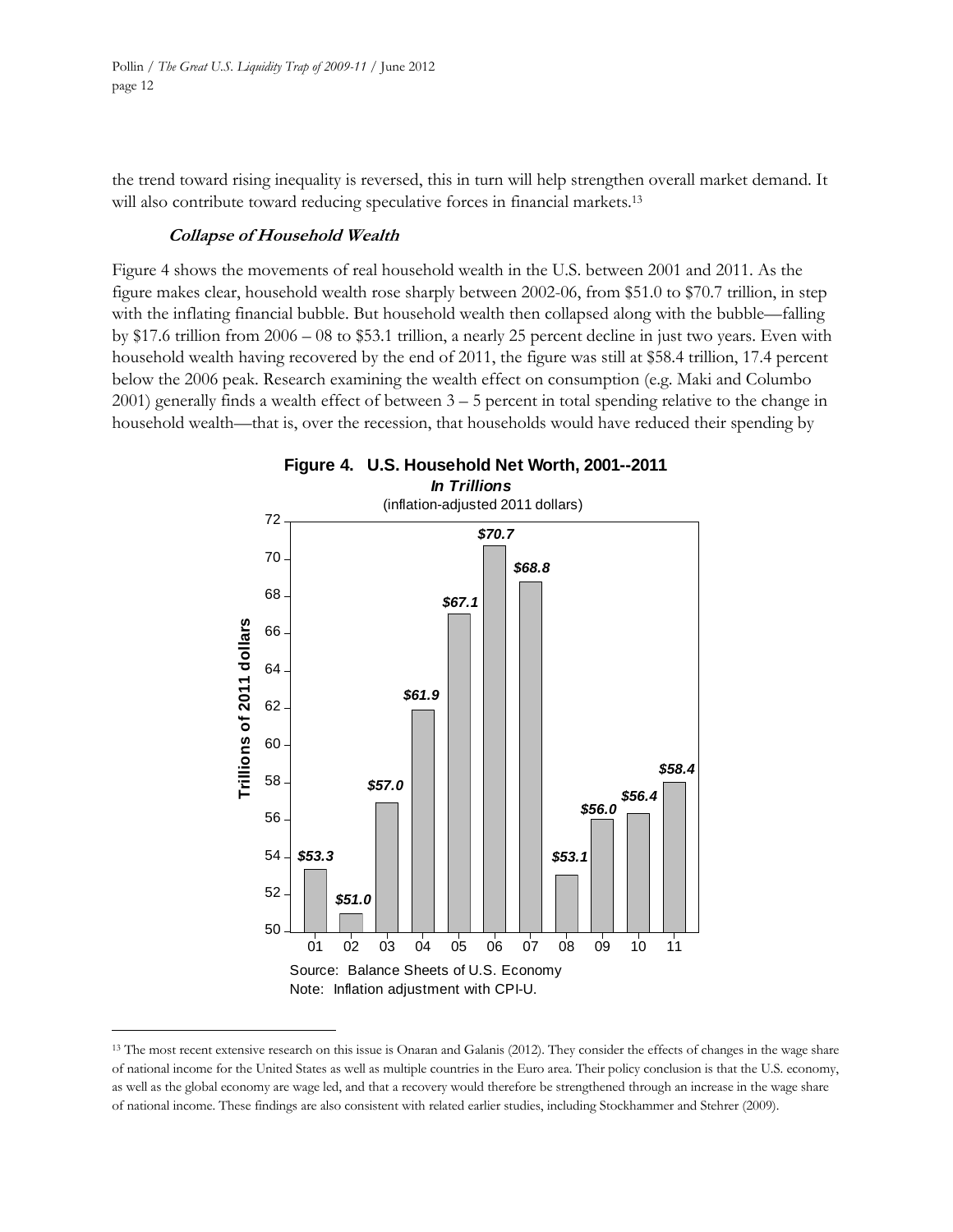between 3 and 5 cents for every dollar of wealth that they lose. This does assume, as is likely under the recent circumstances, the households see this loss of wealth as a long-term change in their financial situation. Thus, even taking the lower-end 3 percent estimate as the size of the wealth effect, the loss of \$17.6 trillion in household wealth would imply a roughly \$525 billion reduction in household spending.

A crucial component in this overall pattern of household wealth decline was the fall in housing market values. The decline in household real estate values between 2006 and 201 was \$6.8 trillion, i.e. nearly 40 percent of the overall \$17.6 billion fall in overall household wealth. But the fall in home values was by far the most significant effect for the overwhelming majority of non-wealthy households in the U.S., since these households have never held significant portfolios of assets other than their own homes. The collapse in home values in turn pushed 23 percent of U.S. homeowners "underwater"—that is, the market value of their homes has fallen below the outstanding mortgage debt on the home. Having one's home fall underwater creates further financial difficulties. A homeowner is no longer able to borrow against the value of his/her home. It also becomes much more difficult to sell one's home and relocate, and therefore to find employment by moving to another community. These factors in turn contribute to the overall weakening of market demand.14

#### **Austerity Policies**

 $\overline{a}$ 

The recession led to severe fiscal crises for state and municipal governments throughout the U.S. Tax receipts—particularly income and sales taxes—dropped severely along with household incomes, spending, and real estate values. Meanwhile demand for public services, such as Medicaid and heating oil assistance, rose automatically as the recession created worsening circumstances for tens of millions of people. The net result of the collapse of tax revenues and the rising demand for state services has been budgetary shortfalls of \$191 billion in 2010, \$130 billion in 2011, and a projected \$112 billion in 2012. The 2011 shortfall is equal to 19 percent of all state spending commitments (See Pollin and Thompson 2011).

Revenue-sharing support from the federal government did help cover about one-third of these revenue shortfalls in 2009-2010, as part of the ARRA stimulus program. But federal stimulus funds ran out after two years. A smaller portion of the overall spending gap was covered in 10 states by raising taxes, in some cases in a progressive way. But the biggest adjustment was through state and local governments enacting budgetary cuts. These spending cuts have major impacts on living standards for non-wealthy people throughout the country, since state and local governments are the most important providers in the U.S. of education, health care, public safety, and other vital forms of social support. In addition, collectively, state and local governments are the largest employer in the country, responsible for creating thirty million jobs, either directly or through purchasing supplies or services from private businesses.15 This is roughly 20 percent of the U.S. workforce. Thus, cuts to state and local governments will lead to significant declines in employment, which, again, produces declining household spending. The cuts also mean weakening markets for those private businesses who sell supplies to state and local governments.

<sup>&</sup>lt;sup>14</sup> The problem of underwater mortgages is surveyed well in the 2011 study by New Bottom Line.

<sup>15</sup> These figures are estimated through using the U.S. Department of Commerce Input-Output model of the U.S. economy, as developed through IMPLAN.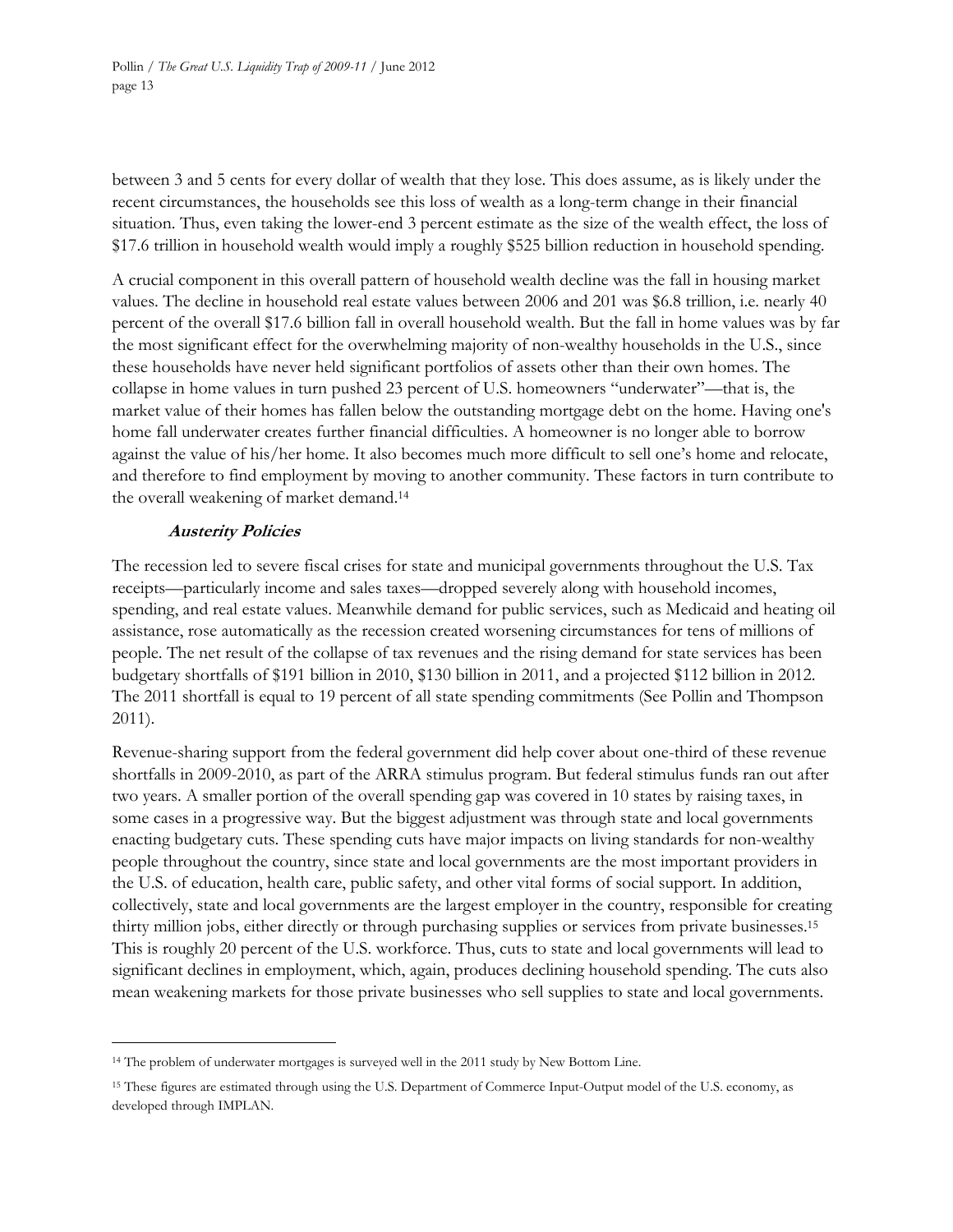#### **Credit market constraints**

 $\overline{a}$ 

We reviewed above economy-wide aggregated data on the absence of credit flowing to small businesses since the recession began. We can also observe this same pattern at the level of individual firms. Indeed, considering individual firm-level data, there is strong evidence of a high proportion of small businesses being willing to borrow to expand their operations, even under weak recovery conditions, but being denied credit outright or seeing the costs of borrowing as too high relative to the levels of market risk. Thus, a summer 2011 survey by Pepperdine University's Graziadio School of Business and Management found that 95 percent of business owners report wanting to execute a growth strategy, but only 53 percent were obtaining the funding they needed to execute that strategy. Meanwhile, bankers were reporting that they were rejecting 60 percent of their loan applications (Paglia 2011). These results are similar to those from a survey conducted by the New York Federal Reserve Bank in October 2010, about 10 months earlier. The Fed survey reported that roughly three-quarters of those who applied for credit were either turned down outright or had only part of their request met, with fully one-third receiving no funds. The two sectors facing the most difficulties in obtaining credit were construction and retail. The Fed survey did also find that these credit market obstacles were operating in tandem with declining sales as major factors facing small businesses in the aftermath of the financial crisis and recession.16

In addition to businesses getting their loan applications turned down outright, borrowing rates for average businesses remained relatively high during the recession and through 2011, even while commercial banks have been able to borrow on the federal funds market at near-zero rates since the beginning of 2009. We can see this in Figure 5, which shows the monthly movements of the federal funds rate and the Baa corporate borrowing rate from 2001.01 – 2011.12 The Baa rate applies to corporations that are perceived as sufficiently low-risk to obtain an investment-grade bond rating, while still being at the high-risk end of investment-grade firms. The rates that would apply to non-corporate businesses would generally be higher than the Baa rate, as they would be perceived as more risky than an average corporation. As Figure 6 shows, the Baa rate did fall in correspondence with the Federal Reserve maintaining the federal funds rate at close to zero since 2009.1. However, the decline of the Baa rate is relatively modest, especially given the Fed's extremely accommodating policy stance. That is, the Baa rate as of 2011.12 was 5.27 percent, only modestly lower than the Baa rate of 5.86 percent that prevailed in mid-2005 when the federal funds rate was 3.04. Even when the Fed set the federal funds rate as high as 5.25, the Baa rate averaged about 6.4 percent.

<sup>16 &</sup>quot;Access to Credit: Poll Evidence from Small Businesses," *Facts & Trends,* Federal Reserve Bank of New York, October 2010, http://www.newyorkfed.org/regional/2010\_Facts\_Trends\_Vol\_3\_2.pdf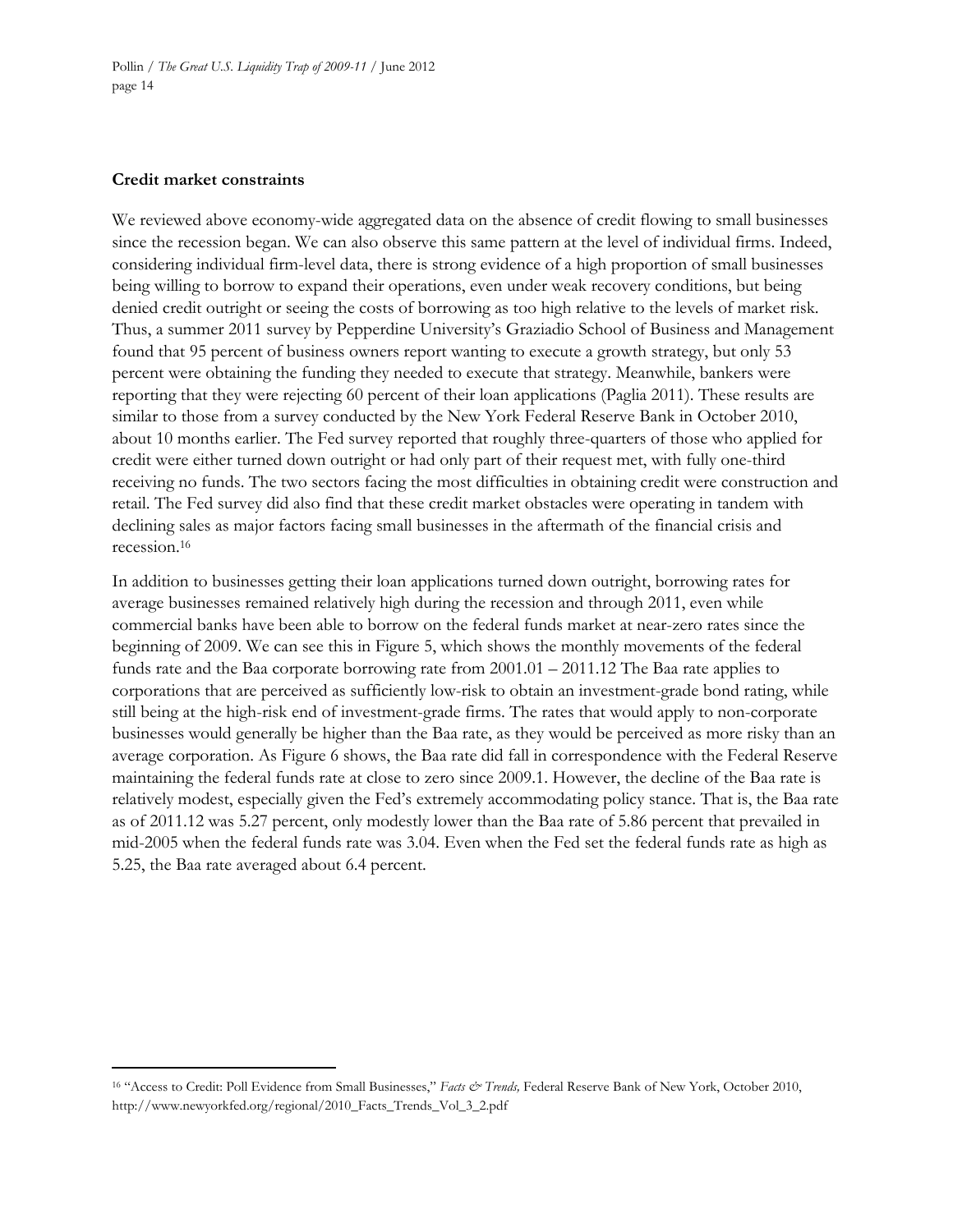

### **Figure 5. Interest Rates for Business Borrowers vs Commercial Banks**

#### **Risk constraints: demand plus credit constraints**

In fact, a high percentage of businesses, most especially smaller businesses are likely to be both demandand credit-constrained, to varying degrees within sectors and between individual firms. That is why a more generally applicable way of assessing conditions from the financial crisis through 2011 is to recognize that businesses have been 'risk-constrained.' That is, it is not that most firms see no market opportunities *at all*—which would make them demand constrained only—or that they are unable to obtain a loan at *any* rate, making them purely credit constrained. It is more likely that firms were unable to obtain a loan on terms that were favorable enough for them to realize profit opportunities through investments, given existing market conditions. From this perspective, the collapse of net borrowing and lending, especially with respect to smaller non-corporate businesses, reflects a high level of risk aversion by both borrowers and lenders with respect to new productive investments. The case is similar with respect to large corporations, which were flush with cash by the end of 2011, but were using the funds for financial engineering rather that productive investments and job creation. The reason they are committed to financial engineering as opposed to expanding their productive activities is not that they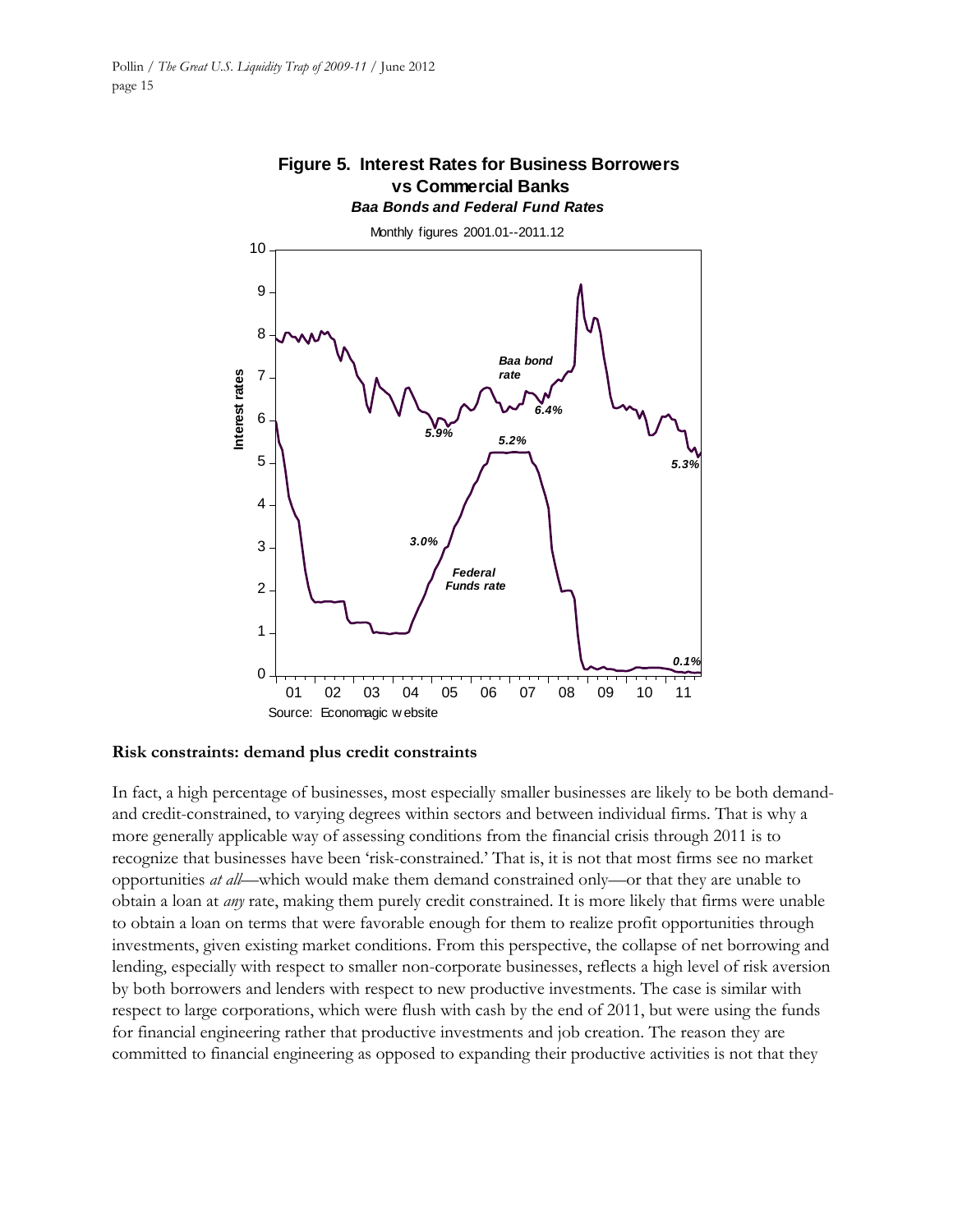see no market opportunities at all. Rather, they anticipate better returns and lower risks through buybacks as opposed to expanding their operations.17

#### **4. STRATEGIES FOR ESCAPE**

Are there ways to effectively extricate an economy mired in a liquidity trap? This section considers five approaches, including 1) raising the inflation rate; 2) depreciating the currency; 3) targeting policies to directly influence long-term interest rates; 4) instituting an excess reserve tax or its equivalent; and 5) expanding the federal government's loan-guarantee program to smaller businesses.

#### **Raising the inflation rate**

 $\overline{a}$ 

The most prominently discussed idea for escaping the liquidity trap is for the Federal Reserve to raise its inflation target, from its current level at 2 percent to perhaps 4 percent (the level proposed, for example, by Blanchard, Dell'Ariccia, and Pauro 2010). Assuming the Fed could then achieve and sustain the higher targeted inflation rate for the appropriate time period, its impact would of course be to lower the purchasing power of money, including, in particular, all cash hoards. This would create an incentive for those hoarding cash to move their depreciating funds into some kind of investment that yields a return above the targeted inflation rate.

Svennson (2003) characterizes this idea of generating a higher inflation rate over a fixed period of time as his "foolproof" approach to escaping the liquidity trap. But in fact, this approach is by no means foolproof. It rather would be extremely difficult for even the most capable central bankers to execute successfully. The most important reason is that, especially in a liquidity trap, the Federal Reserve does not have any direct policy tool for moving the actual inflation rate up or down as it pleases. After all, the primary tool available to the Fed for influencing the inflation rate is open market operations targeted at the federal funds rate. But the whole problem of falling into a liquidity trap is that making changes in the federal funds rate—including pushing the federal funds rate to near-zero, which we know the Fed can accomplish—will not automatically stimulate economic activity. How then can we assume that the Fed can simply switch on a higher inflation rate through relying on this tool in a liquidity trap? Moreover, none of the other tools in the Fed's arsenal—including all variants of bailout operations—would be any more effective than conventional open market operations at controlling the inflation rate in a liquidity trap. A basically similar situation holds as well for fiscal policy. That is, as we have seen over the period in which the ARRA operated, the federal government cannot move the economy at will to a desired higher level of activity, or a desired higher inflation rate, simply by having undertaken a given stimulus program.18

<sup>17</sup> Pollin et al. (2011) examines the major build up of liquid asset holdings by U.S. nonfinancial corporations, reaching over \$2 trillion by the end of 2011. This phenomenon emerged in correspondence with the rise of the commercial banks' build up of cash reserve holdings. But as we show in the 2011 study, the pattern for the nonfinancial corporations is not nearly as significant a deviation from previous balance sheet structures as in the case of the commercial banks.

<sup>&</sup>lt;sup>18</sup> In addition, a major factor moving the inflation rate is supply shocks, oil price movements in particular. Fluctuations in oil prices, in turn, are heavily influenced by speculative financial activities in the commodities futures market (see, e.g. Pollin and Heintz 2011). The federal government could exert more influence over oil prices in particular, and the overall inflation rate in general, through maintaining strong regulations on commodities futures market speculation. Such measures were incorporated into the Dodd-Frank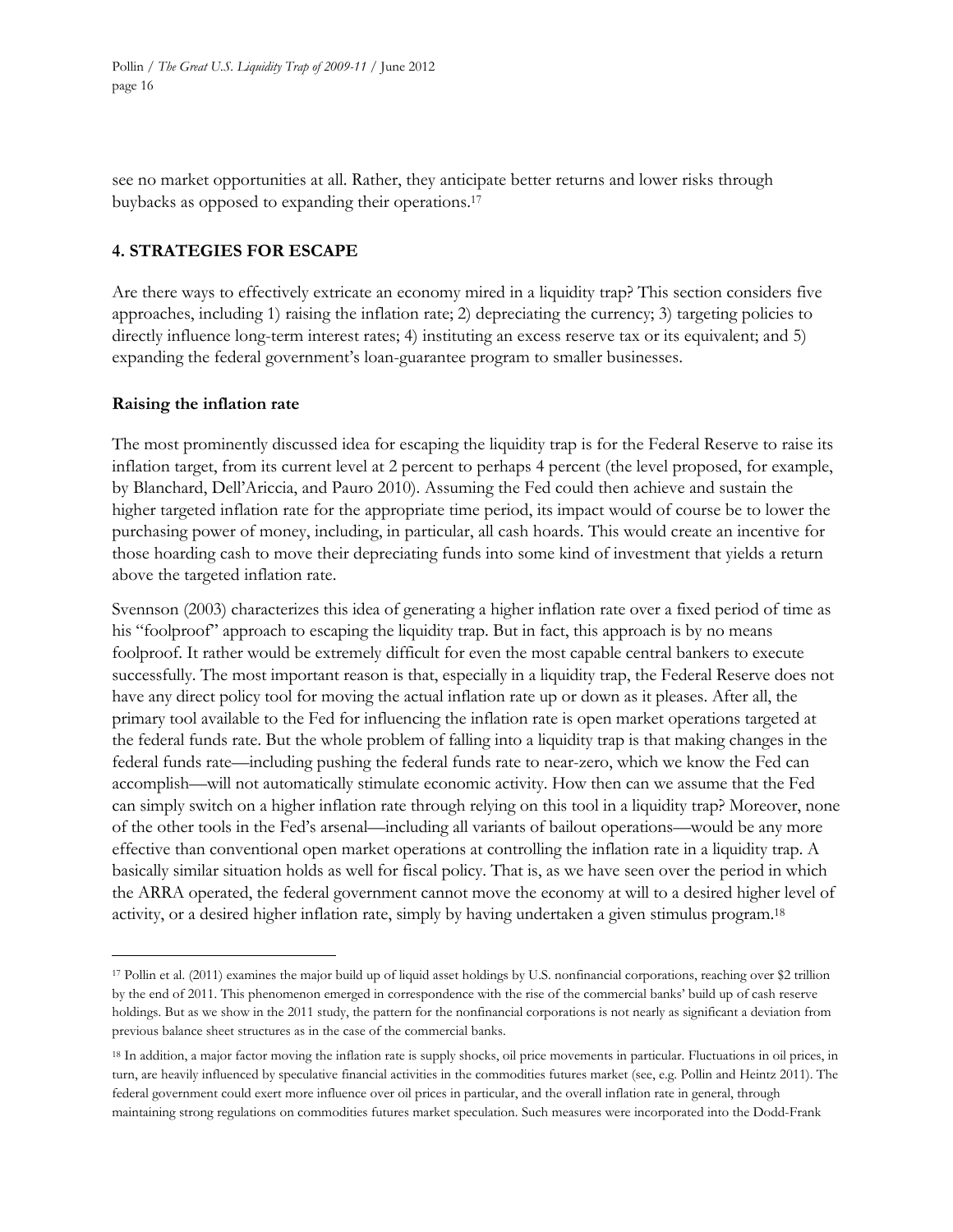It is true that, all else equal, achieving a higher inflation rate would generate additional effects that could alter the liquidity trap dynamics, as Krugman (1998, 2012) has emphasized. One important effect is that it lowers the real value of outstanding dollar-denominated debts, benefitting debtors at the expense of creditors. The point here would be to encourage aggregate spending by shifting aggregate net worth from more wealthy creditors to less wealthy debtors. Another effect of a higher inflation rate is that it lowers the real value of nominal wage contracts, which would transfer real income from employees to business owners. The point here would be to encourage businesses to hire more workers, given that real wages will be lower. But in considering these two factors, note that any decline in real wages induced by rising inflation would have the opposite impact in terms of income and wealth transfers as the shift in net worth between debtors and creditors. These two effects would thus work to neutralize one another as means of escaping the liquidity trap.

#### **Depreciation of the exchange rate**

In most cases, a dollar depreciation would emerge as one outcome within an overall package of effects resulting from raising the economy's inflation rate. But the Federal Reserve could also attempt to depreciate the exchange rate even while undertaking no efforts to change the inflation rate. Still, in either case, as both Svensson (2003) and Blinder (2000) recognize to some extent, this approach is also not likely to be successful as a solution to a liquidity trap, especially in considering the contemporary U.S. conditions. The most basic issue is similar to that with the inflation target. That is: does the U.S. have the capacity to lower the value of the dollar relative to other currencies as it chooses in the current period? As long as the severe instability in the Eurozone continues unresolved, as is the case midway through 2012, this remains a highly unlikely proposition. It is also more generally the case that lowering the value of the dollar has much broader implications beyond its impact on the U.S. liquidity trap alone. It would strengthen the U.S. competitive position and correspondingly weaken that of U.S. trading partners. The governments whose businesses depend heavily on selling products in the U.S. market would obviously protest against a dollar depreciation and could retaliate. Further, would we want to escape the liquidity trap by beggaring the economies of our trading partners, even if were technically possible to do so? Similar problems would emerge with respect to foreigners holding U.S. dollar denominated assets. As of 2012, foreigners were holding \$5.1 trillion in Treasury debt alone. These foreign dollar asset holders would almost certainly take action against measures to depreciate the dollar, which would, in turn, diminish the impact of any such measures.

#### **Directly dropping long-term interest rates**

 $\overline{a}$ 

The idea here is that the Fed would target long-term rates, which are still well above having hit the zero bound. For example, as we have seen, the Baa corporate rate has declined only modestly in response to the federal funds rate having been pushed to near-zero. Blinder considers two variations on this

financial regulatory system that became law in 2010. But it remains an open question as to whether such measures will be enforced effectively (Epstein and Pollin 2011). The current high level of uncertainly over the enforcement of Dodd-Frank is only one measure of the difficulties policymakers face in trying to maintain control over the inflation rate.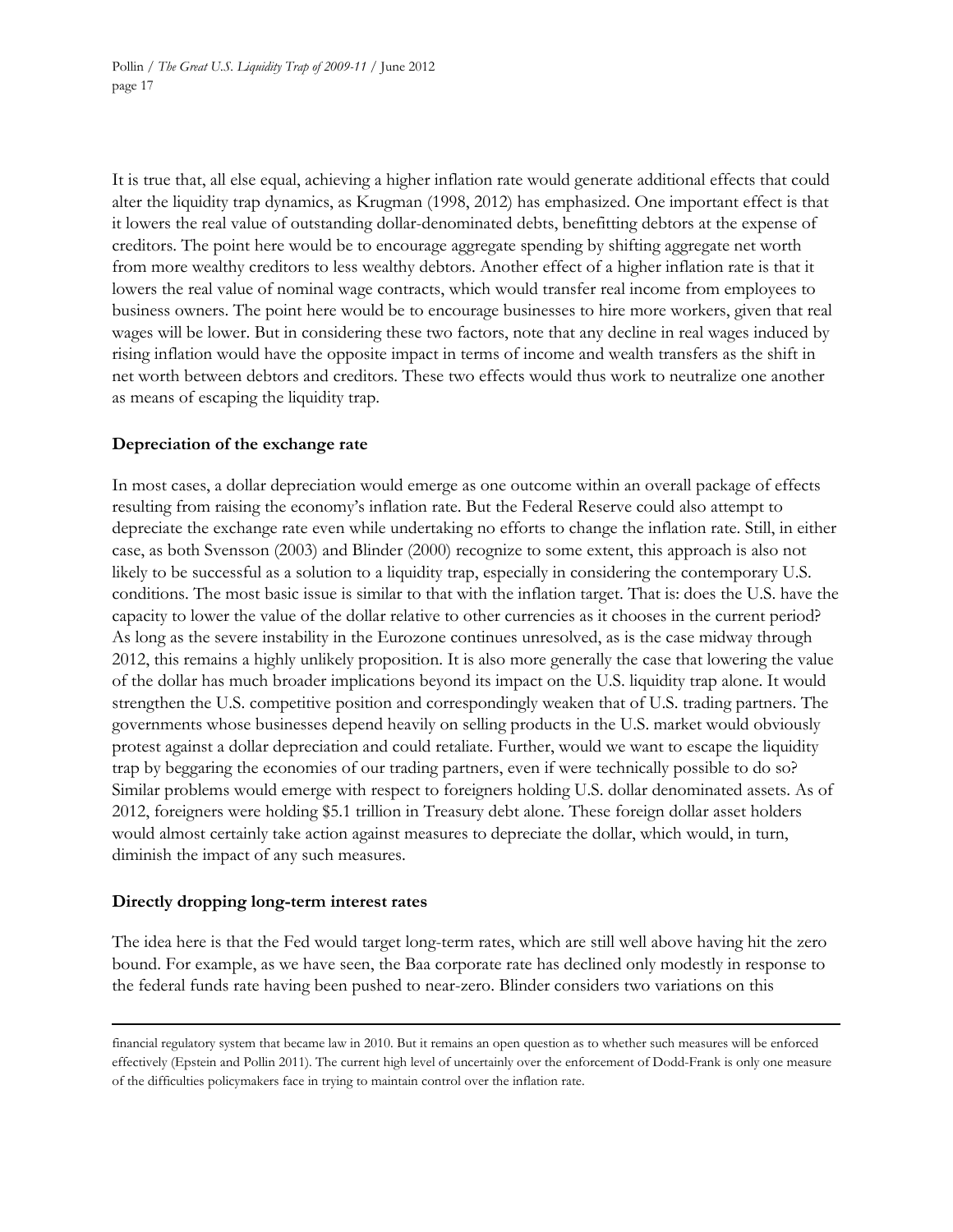approach in his survey of policy alternatives. The first is for the Federal Reserve to purchase long-term Treasuries, and the other is for Fed to conduct open-market operations with private assets.

Variations on both ideas have already been implemented in the U.S. and Europe under the term "quantitative easing," (QE). In the U.S. case, the first period of Fed QE interventions after the 2008 financial crisis was from November 2008 – June 2010, during which time the Fed purchased mortgagebacked securities as well as longer-term Treasuries. The Fed's second QE intervention was between November 2010 to June 2011, during which time it focused on purchasing long-term Treasuries. The two QE interventions did contribute to keeping U.S. Treasury rates low, even while the U.S. Treasury was running historically large fiscal deficits. For example, 10-year Treasuries ranged between 1.9 and 3.8 percent between 2009 – 2011. This in turn has been crucial in allowing the U.S. Treasury to borrow heavily over this period while still maintaining historically low levels of interest payments (Pollin 2012 documents federal interest payments over this period). The Fed's purchases of mortgage-backed securities also helped prevent that market from collapsing during the 2008-09 crisis.

At the same time, these QE interventions by the Fed did not succeed in significantly bringing down long-term rates for business borrowers. Rather, the QE policies contributed toward widening the interest rate spread between Treasury bonds that are free of default risk and commercial bonds, which carry default risk. This pattern is not surprising. The problem that has characterized the U.S. liquidity trap period since the 2008 crisis is precisely the high level of default risk and widely-held perceptions that these will be ongoing. This necessarily drives up the spreads between bonds that carry default risk versus those that do not. The QE interventions were not designed to directly address this rising spread between government and commercial paper, but rather primarily to bring down the spreads between short- and long-term government paper. Thus, because of its modest impact on interest rates facing business borrowers, the QE interventions were not well-targeted at escaping the liquidity trap.

Blinder's other suggestion—for the Fed to push down business borrowing rates directly through open market operations on private assets—does more directly address the liquidity trap problem. But this approach would also face major difficulties. The first is that the Fed would have to develop protocols for purchasing private assets that do not appear to favor any given set of business interests over others. The lack of such clear protocols was one of the major problems with the Treasury's 2008 – 09 bailout operations, in which the Fed and U.S. Treasury allowed Lehman Brothers to fail while AIG, Goldman Sachs, JP Morgan and others received government support. New political minefields will certain open up to the extent that the Fed engaged in open market operations on commercial paper on a regular basis.

This problem becomes still more serious in recognition of the second issue Blinder raises, which is that any such interventions would have to operate on a very large scale to be effective in moving the interest rates that apply to business borrowers. Thus, at the end of 2011, outstanding bonds in the U.S. markets for both financial and non-financial corporations stood at \$9.7 trillion. Moving the effective yields on these and newly-issued bonds would entail a level of intervention comparable to that which the Fed now conducts with its short-term Treasury purchases and sales. In 2011, the Fed was a net purchaser of \$642 billion in Treasuries.

Overall then, in principle, this type of intervention could be made workable as a means of countering the U.S. liquidity trap. But it would entail a major new redefinition and scaling up of Federal Reserve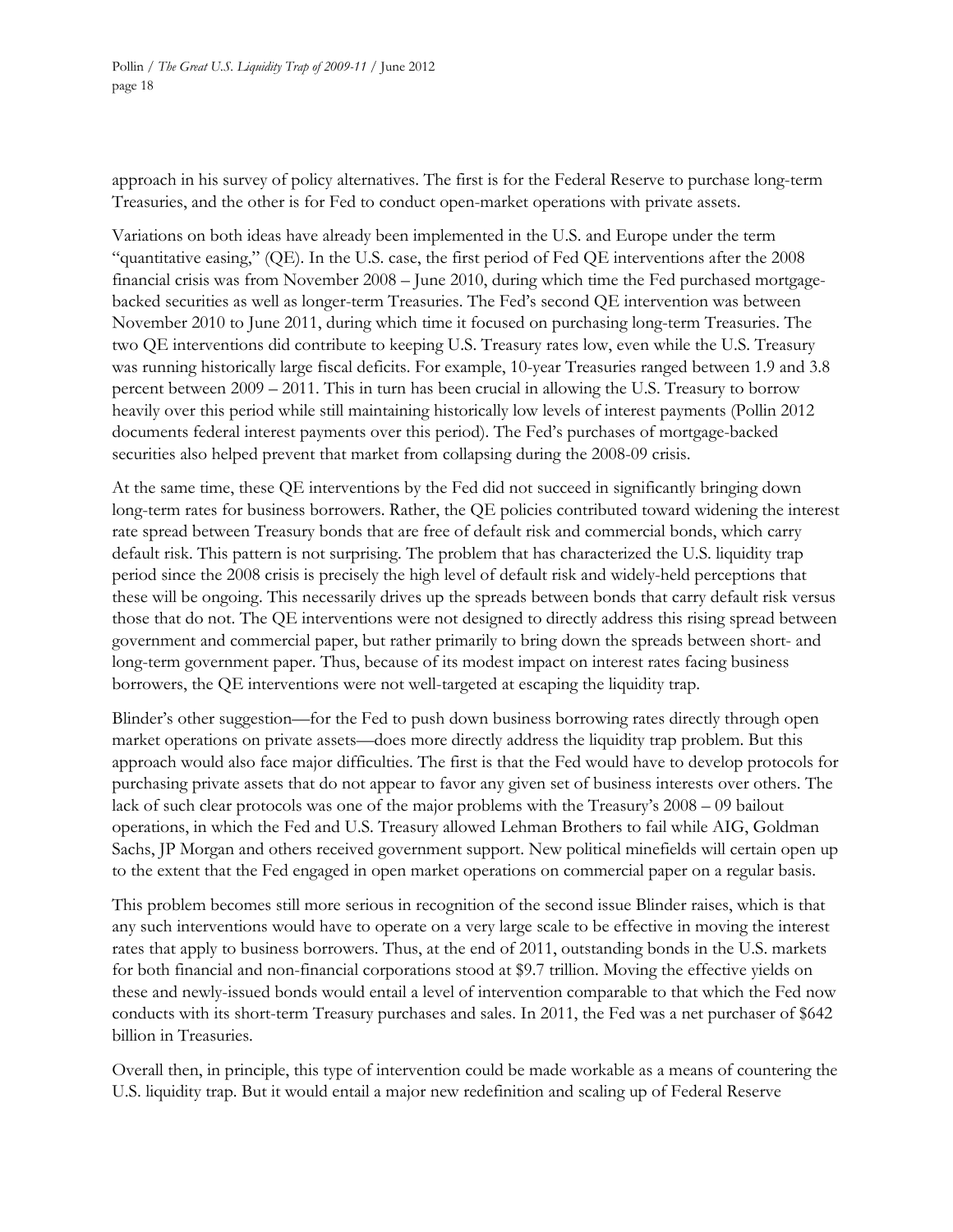operations for it to be successful. As such, it would be difficult to successfully undertake this type of intervention on its own, especially within the relatively short time period that would be needed to help the U.S. economy emerge out of the contemporary liquidity trap. Other tools are therefore necessary.

#### **Taxing excess bank reserves and guaranteeing small business loans**

I introduce these two proposals together for three reasons. The first is that they are most precisely targeted at addressing the specific symptoms of the contemporary liquidity trap—i.e. the huge cash hoards being carried by commercial banks and the high levels of ongoing risks faced by both the banks and non-financial businesses, as reflected in the depressed levels of lending/borrowing for smaller businesses In addition, these two policies could be implemented with relative ease and low cost, relying on the federal government's existing policy tool kit. Finally, they would work most effectively as compliments to one another since, between them, they combine one carrot and one stick.

*Excess reserve tax.* The stick would be for the federal government to tax the excess reserves now held by banks. This should create a strong disincentive for banks to continue holding massive cash hoards. The logic behind this approach was described well by Edlin and Jaffe in 2009:

Could we stimulate the economy by setting a maximum on excess reserves…or a tax on reserves...? A tax on excess reserves is a policy equivalent to paying a negative interest rate on reserves, and would account for the perceived social value of lending out reserves in excess of private value. Suppose a policy of negative interest rates on reserves were used to drive down excess reserves by a few hundred billion dollars...Banks would then need to loan more money out or return deposits and force depositors to find other places to lend their money or invest it. Sure, some loans would go bad. But even bad loans are as likely to stimulate the economy as the stimulus package (2009, pp. 3-4).

It is difficult to know in advance what the appropriate tax rate should be for this purpose—probably in the range of 1-2 percent. But any such initiative should also allow government to operate with flexibility, to adjust the rate as needed for channeling excess reserves into job-generating investments. This type of flexibility could probably be most effectively implemented by the Federal Reserve acting on its own, by setting a maximum reserve level that would be comparable to the existing minimum reserve requirements the banks now face (as proposed by Dasgupta, 2009). If a bank exceeded the maximum reserve level, they would then have to pay a fee to the Fed.

The Fed could take the first small step along these lines by ending their current policy of paying banks 0.25 percent interest on their reserve holdings, which only encourages hoarding. The reason the Fed gives for paying interest to banks to hoard cash is that it discourages banks from lending too much money quickly to consumers and businesses. This, according to the Fed's reasoning, could encourage inflation, once the consumers and businesses start spending their new supply of borrowed funds. But it is clear that, faced with a liquidity trap, the overriding problem facing the Federal Reserve is not excessive inflation, but, precisely, how to extricate the economy from the liquidity trap.

*Expanding business loan guarantees.* The carrot would be to substantially reduce the level of risk being faced by both borrowers and lenders through expanding the federal government's existing loan guarantee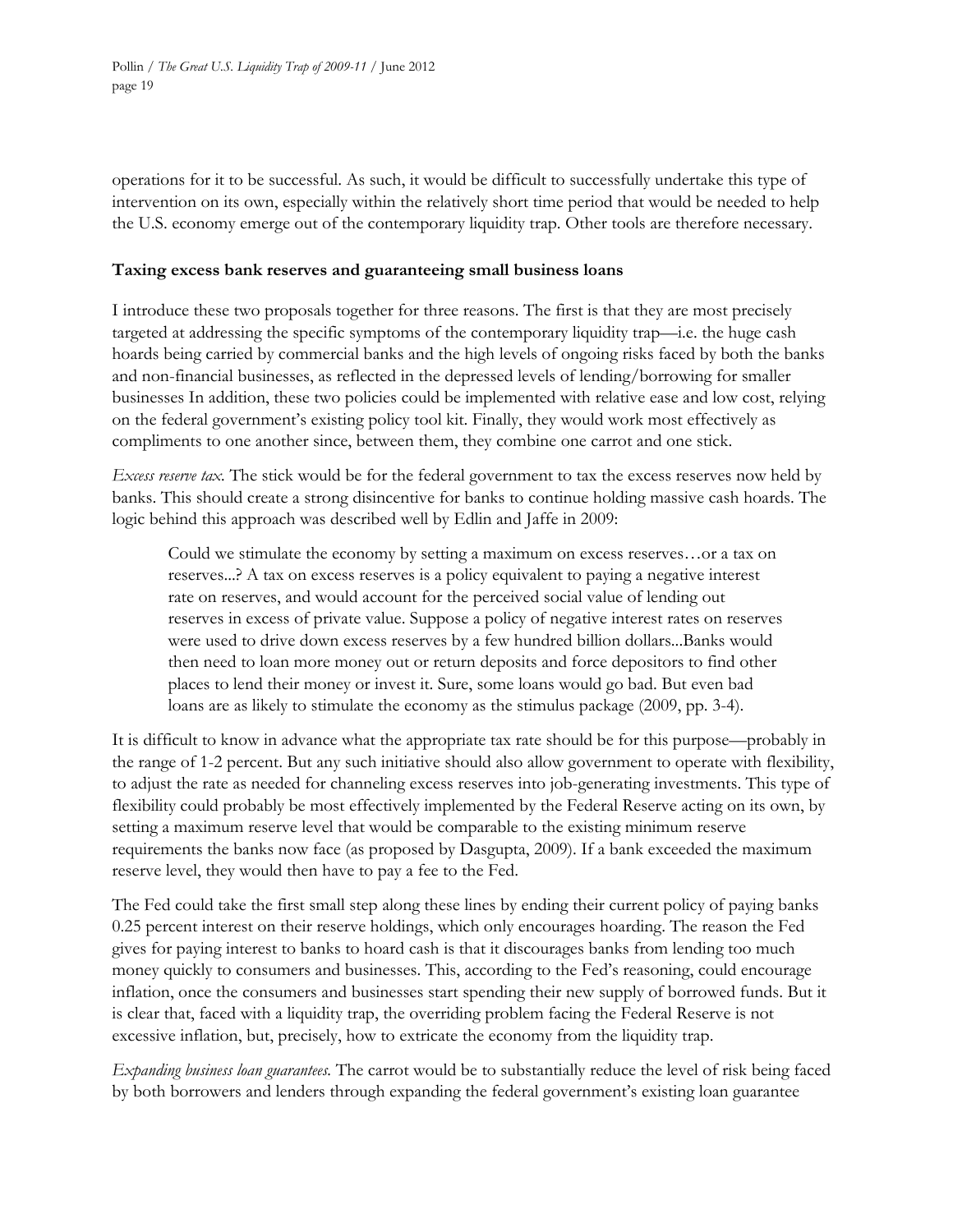programs. The logic behind such an initiative, especially in combination with the excess reserve tax, was also expressed well by Edlin and Jaffe in 2009:

In their more candid moments, bankers are saying they would be delighted to lend more if only they could find more creditworthy borrowers. Of course, there is likely a distinction in this downturn between the private incentives to lend and the social benefits, which would include getting the economy moving again. After all, the reason many business projects are not creditworthy is because the project's prospective customers are cutting back since they too can't get credit. Recessions involve a coordination failure which tends to make the social return to loans higher than the private return (2009, p. 3).

Edlin and Jaffe themselves proceed from this observation to advocating for an excess reserve tax alone. But clearly their point also suggests the need for the government to support guarantees for business loans, because the social returns to lending will be higher than the risk-adjusted private returns. A government loan guarantee is precisely a mechanism for bringing the social and private risk-adjusted returns to lending/borrowing into alignment.

In terms of practical implementation of such a program, the federal government does already operate various loan guarantee programs on a massive scale. Thus, for 2012, the total level of loans guaranteed by the Federal government was about \$780 billion. This equals about 2.8 percent of all outstanding debt held by U.S. households and domestic non-financial businesses. By far, the largest category of loan guarantees was housing subsidies, at \$528 billion, including \$278 billion for guarantees of mortgage-backed securities and \$230 billion for Federal Housing Authority mortgage insurance programs. About \$127 billion were for non-housing business loans, with \$95 billion for small businesses through the Small Business Administration and another \$32 billion through the Export-Import bank.19 Under conditions as of mid-2012, the federal government should pursue an agenda to roughly triple as rapidly as possible its overall loan guarantee program to non-housing related businesses to about \$450 billion in total, with the focus of the expansion on small businesses. That would entail an increase of guaranteed loans for small business of about \$300 billion. This would represent a major expansion of the existing federal guarantee programs, while still remaining within the scale of existing overall programs. For this initiative to be effective at significantly reducing risk and encouraging new business investment, the terms on the guaranteed loans will have to be generous—that is very large guarantees, in the range of 90 percent; low or no fees on the loans; and low interest rates for borrowers.

As mentioned above, one crucial feature of this combination of policies is that its impact on the federal budget will be negligible. Loan guarantees are contingent liabilities for the federal government. This means that, beyond some relatively modest increase in administrative costs. the government would incur costs from the loan guarantee program only as a result of defaults on the guaranteed loans. Even if we assumed, implausibly, that the default rate on the new loans was twice the proportion that prevailed in

<sup>19</sup> The data on federal loan guarantees as of 2012 come from U.S. Office of Management and Budget (2012). The data on total outstanding debt is from the U.S. Flow-of-Funds Accounts of 3/12, Table L.1.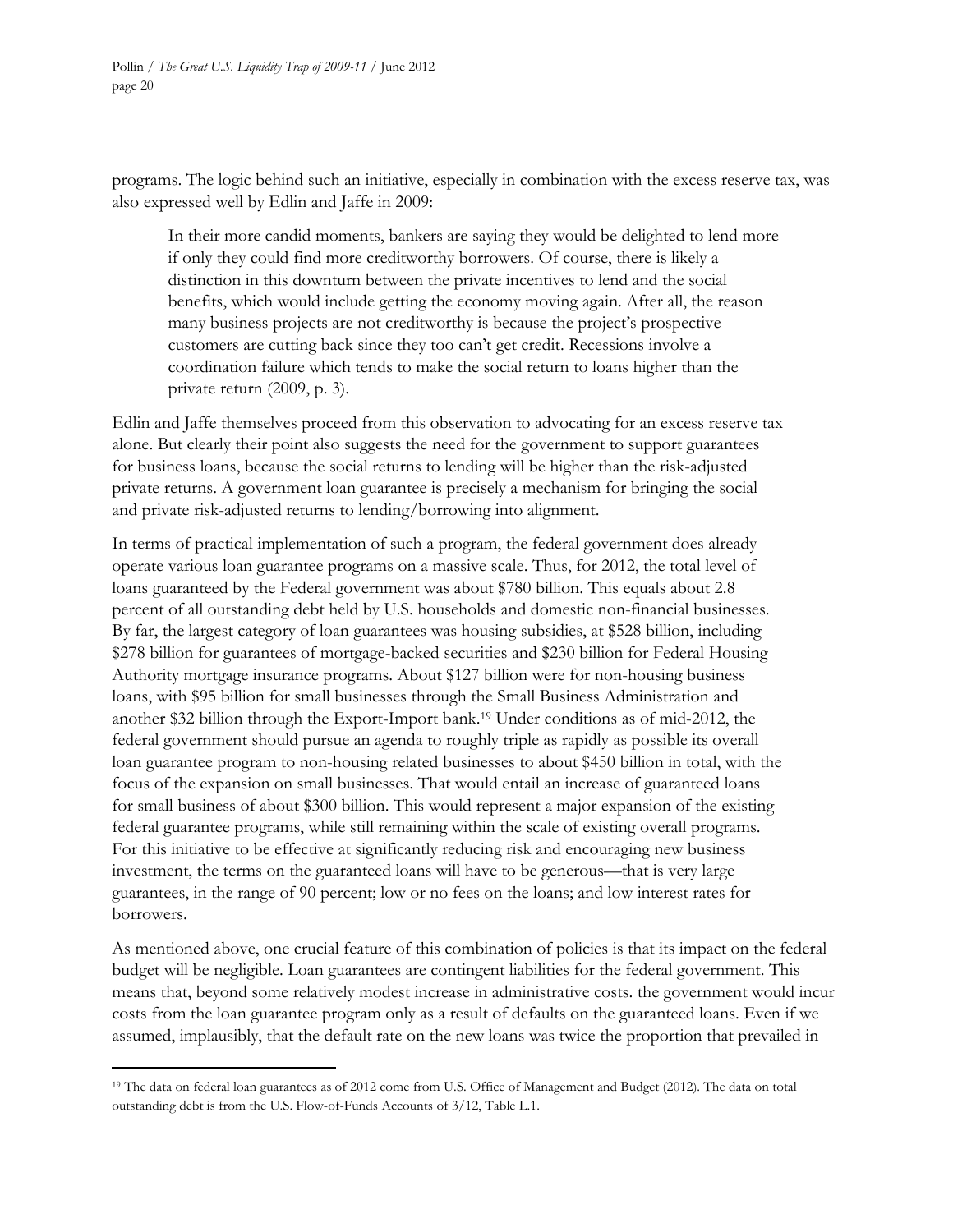2007, prior to the recession, this would still increase the federal budget by only 0.6 percent.20 Moreover, a significant share of this budgetary expense could be covered by the revenues generated by the excess reserve tax. Overall then, this combination of policies provides a low-cost route for pushing the economy out of its liquidity trap.

#### **5. LEARNING TO PULL ON A STRING**

 $\overline{a}$ 

The 2008-09 financial crisis and Great Recession have created the conditions which pushed the U.S. economy into a severe liquidity trap. Under the Federal Reserve's monetary policy through 2011, commercial banks have been free to borrow unlimited amounts of reserves at near-zero interest rates. The banks have taken full use of this opportunity, accumulating \$1.6 trillion in cash reserves, more than 10 percent of U.S. GDP.

To be sure, commercial banks need to hold a share of these funds as a safety reserve. But by my calculations, the level of reserves that the banks need to maintain an *excessively large* safety margin, circa 2011-12, would be around \$600 billion. This still leaves at least \$1 trillion that the banks should be moving into lending to support productive investments. Yet, in the aggregate, lending to smaller businesses to finance productive projects stopped altogether from 2009-11. This lack of business borrowing has been the result of the heavy risk constraints that have emerged in the wake of the recession. The heavy risk constraint includes weak levels of aggregate demand combined with the banks rejecting applications for credit by smaller businesses at a high rate. The fact that the interest rates that would apply to smaller businesses fell only modestly between 2009-11, even as the federal funds rate was pushed to near-zero, also discouraged businesses from taking on debt and expanding their operations while aggregate demand remained weak.

Under this combination of circumstances, the Fed's near-zero interest rate has indeed amounted to pushing on a string. But that does not mean that there are no policy tools available through which the central bank can gain leverage within the current-day liquidity trap—i.e. to develop the capacity to pull on the string. Among the range of policy proposals that have been made in the contemporary literature, I have argued that the two most widely discussed—i.e. raising the inflation rate and depreciating the dollar—are not likely to provide policymakers with significant new leverage within the liquidity trap.

However, three other proposals are more likely to be achieving significant new policy leverage. First, the Fed could undertake open market operations on private assets, with the aim of directly bringing down long-term rates for business borrowers. The failure of quantitative easing interventions was not that they were targeted at long-term rates in general, but that they were directly influencing long-term *Treasury rates only*. This intervention meant that the interest rate spread between long-term Treasuries and private bonds grew, since the quantitative easing policies did nothing to reduce the risk premium embedded in long-term private rates.

<sup>20</sup> If we assume \$300 billion in new loan guarantees which carry a 90 percent guarantee, then allow for a default rate of 3.5 percent, twice the rate in 2007, the net government liability is \$9.5 billion (i.e. \$300 billion x 0,9 x 0.35). One could of course adjust the calculations based on an increase in either the default rate or the extent of the guarantee. The overall impact on the federal budget would not change significantly within any reasonable range for these variables. See Pollin (2009) for a fuller discussion on how to set the parameters and estimate the costs of government loan guarantee programs.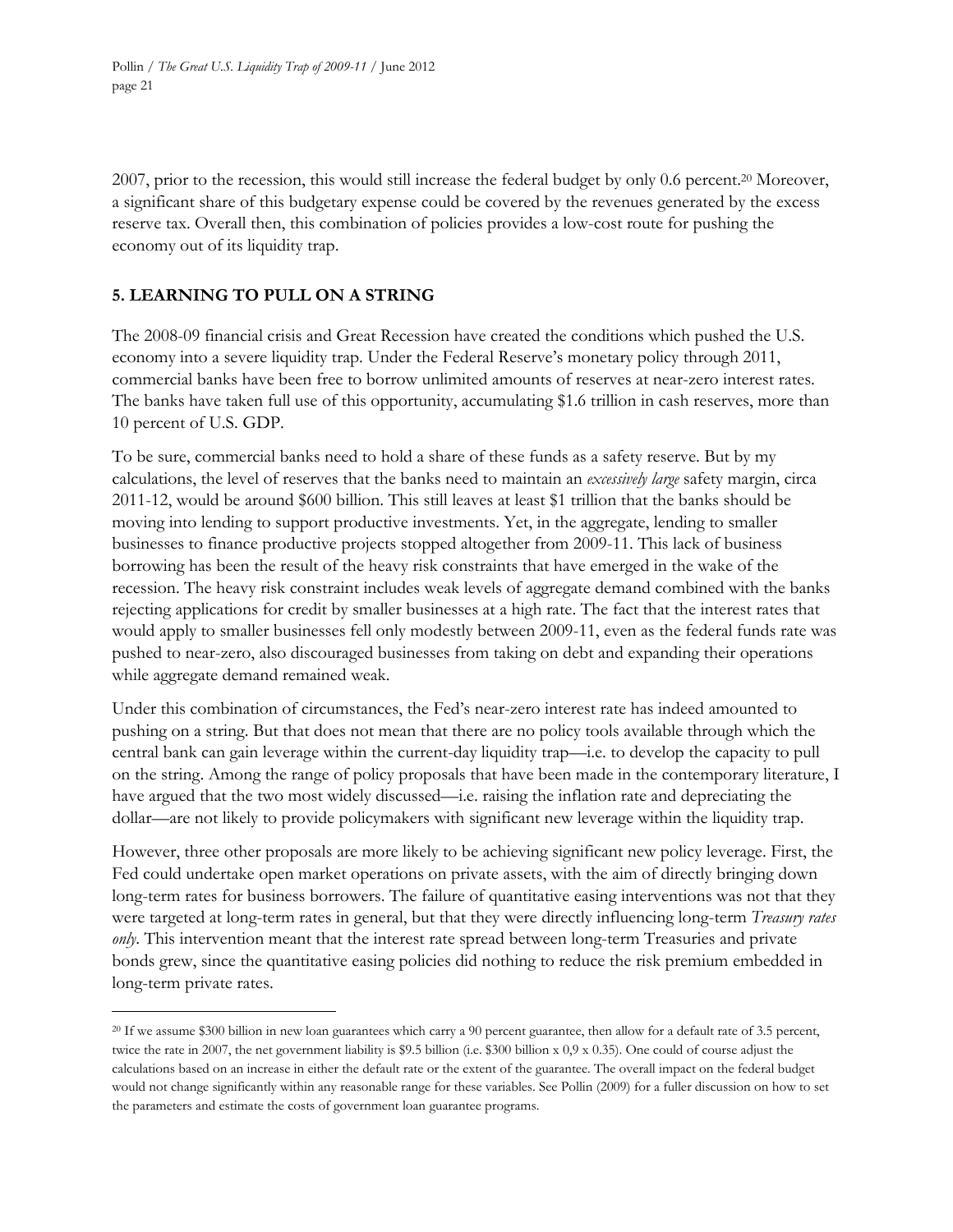But even more promising, the Fed could impose maximum reserve requirements, which would be the equivalent of an excess reserve tax. Along with this stick of a policy, the federal government should then provide a carrot of substantially expanding the federal loan guarantees for smaller businesses. Through this combination of measures, the government would be aiming policy interventions with precision at two central problems associated with the liquidity trap. That is, banks would become forced to pay a price for hoarding excess cash reserves, while both the banks and non-financial businesses would see the high risks of borrowing/lending fall sharply. Moreover, as I have discussed, these policies can be implemented on a large scale with only modest impact on the federal budget.

Such policies for escaping the liquidity trap will have to be combined with a new round of fiscal stimulus policies to directly bolster aggregate demand. The dismal performance of the U.S. economy since the fiscal crisis began in 2008 has made clear that only through combining an expansionary fiscal stance with equally expansionary credit market policies—i.e. policies capable of pulling on a string—will the U.S. economy have a fighting chance of achieving a strong and sustainable recovery out of the Great Recession.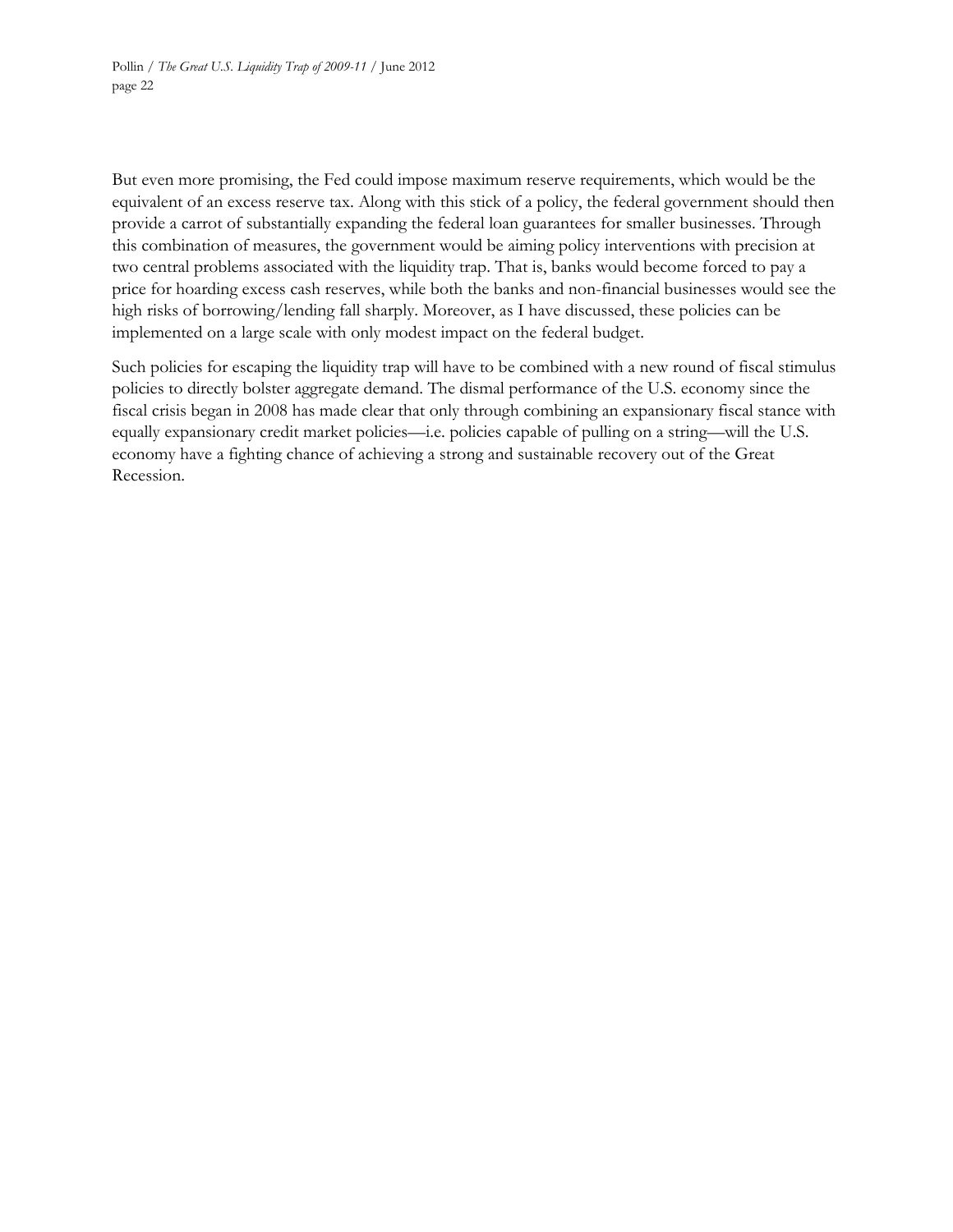#### **References**

Bank for International Settlements (2010) *Basel III: International Framework for Liquidity Risk Measurement, Standards, and Monitoring*, Basel Committee on Bank Supervision, Basel: BIS, December.

Blanchard, Olivier, Giovanni Dell'Ariccia, and Paolo Mauro (2010) "Rethinking Macroeconomic Policy," IMF Staff Position Notes, International Monetary Fund, February 12, http://www.imf.org/external/pubs/ft/spn/2010/spn1003.pdf

Blinder, Alan (2000) "Monetary Policy at the Zero Lower Bound: Balancing the Risks," *Journal of Money, Credit, and Banking*, 32:4, November, 1093-99.

Dasgupta, Swapan (2009) "Comment on Luigi Zingales: Why Not Consider Maximum Reserve Ratios?" The Economists' Voice, 6(4): March.

Edlin, Aaron S. and Dwight M. Jaffee (2009) "Show Me the Money," *The Economists' Voice* electronic journal, 6(4), March.

Epstein, Gerald and Robert Pollin (2011) "Regulating Wall Street: Exploring the Political Economy of the Possible", in Philip Arestis ed. *Microeconomics, Macroeconomics and Economic Policy: Essays in Honor of Malcolm Sawyer*, London: Palgrave Macmillan, pp. 268 – 85.

Keister, Todd and James McAndrews (2009) "What are Banks Holding So Many Excess Reserves?" *Federal Reserve Bank of New York Staff Report #380*, July http://www.newyorkfed.org/research/staff\_reports/sr380.pdf

Krugman, Paul (2000) "Thinking About the Liquidity Trap," *Journal of the Japanese and International Economies,* 14, 221-37.

Krugman, Paul (2012) *End This Depression Now!* New York: W.W. Norton and Company.

MacEwan, Arthur and John Miller (2011) *Economic Collapse, Economic Change: Getting to the Roots of the Crisis*, Armonk, NY: M.E. Sharpe Publishers.

Michl, Thomas (2010) "Falling into the Liquidity Trap: Notes on the Global Economic Crisis," Amherst, MA: Political Economy Research Institute Working Paper Series, #215, http://www.peri.umass.edu/fileadmin/pdf/working\_papers/working\_papers\_201-250/WP215.pdf

Maki, Dean M. and Michael G. Columbo (2001) "Disentangling the Wealth Effect: A Cohort Analysis of Household Saving in the 1990s," Washington, DC: Board of Governors of Federal Reserve System, http://www.federalreserve.gov/pubs/feds/2001/200121/200121pap.pdf

New Bottom Line (2011) "The Win-Win Solution: How Fixing the Housing Crisis Will Create 1 Million Jobs," August, <docs.google.com/viewer?a=v&pid=explorer&chrome=true&srcid= 0B9c6kkQ4vZbeMzc3N2NmMGEtOThlZS00NTQzLWJhNDktMGZiN2EwYzRiZTU1&hl=en\_US>

Onaran, Ozlem and Giorgos Galanis (2012) "Is Aggregate Demand Wage-Led or Profit-Led? National and Global Effects," Conditions of Work and Employment Series No. 31, International Labour Office, Geneva.